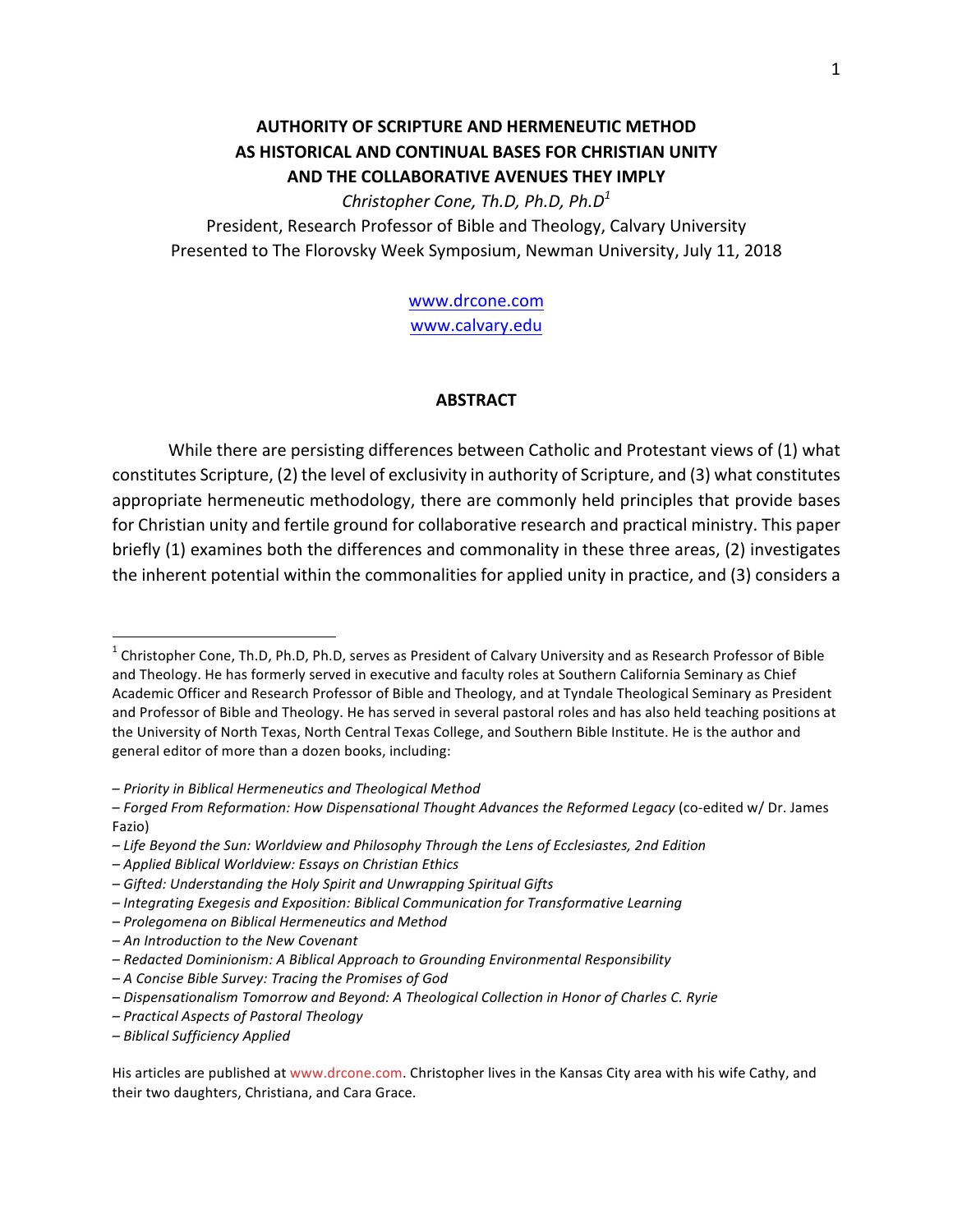text-based strategy for increasing the commonalities of understanding, and thus promoting a higher degree of like-mindedness and collaborative impact.

## **DIFFERENCES AND COMMONALITIES**

## **On What Constitutes Scripture?**<sup>2</sup>

"God in the past used various methods to communicate His word to man, as...He spoke long ago to the fathers in many portions and in many ways."<sup>3</sup> Although the methods varied, the Giver of revelation is always the same. The claim of inspiration is made<sup>4</sup> regarding the (1) origin of Scripture, as proceeding from the mouth of God, and regarding the (2) purpose of Scripture, as for training unto being fully equipped for life and ministry.<sup>5</sup> The Scriptures are the revelation of God, given via inspiration of God. The revelation is what God said; inspiration is the instrument of revelation.

Old Testament revelation was delivered to prophets, although not exclusively so, as Kuyper observes,

The divine speaking is not limited to prophecy. God spoke also to others than prophets, e.g., to Eve, Cain, Hagar, etc. To receive a revelation or a vision does not make one a prophet, unless it be accompanied by the command to communicate the revelation to others. The word "nabi," the Scriptural term for prophet, does not indicate a person who receives something of God, but one who brings something to the people. Hence it is a mistake to confine the divine revelation to the prophetic office.<sup>6</sup>

All that is revealed in Scripture is divine revelation, and is inspired, or God-breathed *(theopneustos)* by the Holy Spirit. There are two distinct categories of revelation identified in the Old Testament: speaking and dreams/visions/trances.

With respect to speaking as a revelatory tool, a comparison of Is. 6:1-10 and Acts 28:25 shows that the Holy Spirit is equated with God and is the One speaking. It is vital to understand that the literal interpretation of this method would require audible communication in linguistic terminology understandable by the recipient  $-$  in other words, the use of human language and words.<sup>7</sup>

Dreams, visions, and trances were valid, although secondary, methods for the receiving

<sup>&</sup>lt;sup>2</sup> Portions of this section are from Christopher Cone, *Prolegomena on Biblical Hermeneutics and Method*, 2<sup>nd</sup> Edition (Fort Worth, TX: Tyndale Seminary Press, 2015), 77-94.<br> $3$  Heb 1:1b.

 $4$  2 Tim 3:16.

 $^5$  There are over 150 references in Scripture to "the Lord spoke" or "God spoke" and over four hundred references to "Thus says the Lord. Also see Col 3:16, Heb 1:1-2, etc.<br><sup>6</sup> Abraham Kuyper, *The Work of the Holy Spirit* (Grand Rapids: Eerdmans, 1975), 70. <sup>7</sup> Note Ex 19:9 and 1 Sam 3:1-14.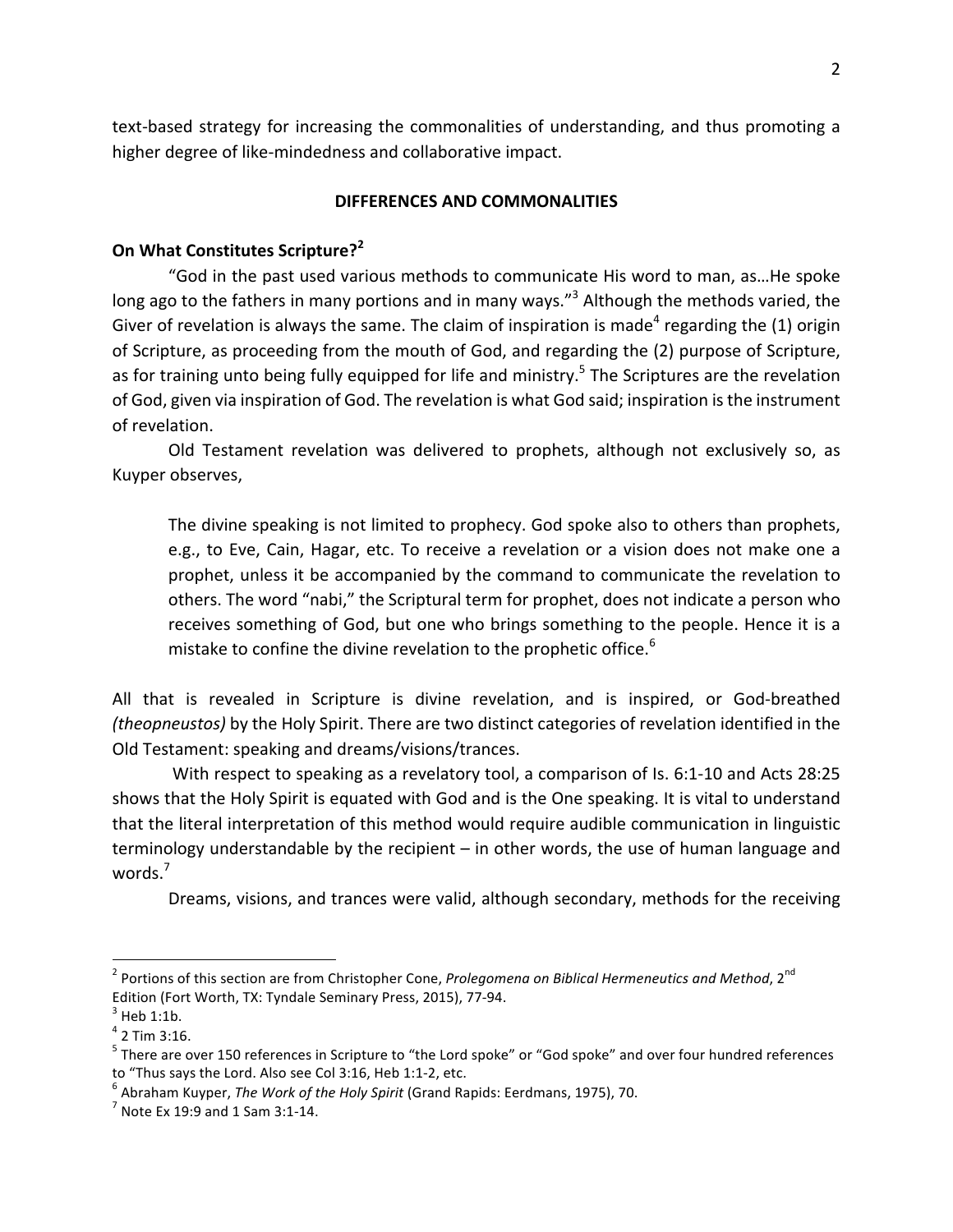of revelation.<sup>8</sup> God specifically identified dreams as a valid method of revelation.<sup>9</sup> In contrast to dreams, visions comprised revelation given normally while the recipient was awake.<sup>10</sup> Trances usually were simply a condition created by God to facilitate the delivering of revelation via dream or vision.

In the New Testament there are some specific purposes and limitations identified in God's revelatory program: (1) the person of Christ is the apex of God's revelation,  $^{11}$  and all of the Holy Spirit's working in revelation points to Him. $^{12}$  (2) Revelation through Scripture – at the completion of the New Testament text,<sup>13</sup> the revealing work of the Holy Spirit in this era – in terms of *new*  $revelation - is complete.$ 

While revelation is the content of the message, inspiration is the means of the recording of the message. In regard to Scripture, inspiration refers to the quality of being *God-breathed* – from the very mouth of God. There must be, at this point, a reminder that indeed it is the Scriptures themselves that are inspired, $^{14}$  while the men who wrote the words were moved by the Holy Spirit, and thus spoke the words of God.<sup>15</sup> Christ affirmed the Holy Spirit's role in both revelation and inspiration,  $^{16}$  as did the apostles.  $^{17}$  Apostles, therefore, make authoritative claims for their writings. $^{18}$ 

Without the Holy Spirit's work of inspiration, we could not know the revelation of God, and any examination of the identity, character, and works of God would be purely speculative. As it is, we have an authoritative revelation from God, via the Holy Spirit's work of inspiration of Scripture. *Verbal Plenary Inspiration* seems the most accurate description of this instrument.

Inspiration is *verbal* in the sense that the Holy Spirit strongly influenced the selection of the very words used by the human writers, utilizing their personalities and vocabulary, while avoiding the intrusion of error.<sup>19</sup> Inspiration is *plenary* (from the Latin *plenus*, meaning full) in the sense that inspiration extends to every aspect (not just in regard to the 'doctrinal' elements) and even the very words of Scripture.

Canonicity deals with the church's *recognition* of Divine authority of the books of Scripture. In this sense, canonicity does not itself provide the authority of Scripture (God does that), but rather gives testimony to it:

the original meaning or the term canon can be traced to the ancient Greeks, who used it

 $^8$  Gen 20:3-7, 31:10-13, 24, 37:5-20, 40:5-16, 41:11-13, 15-32, 42:9, etc.<br><sup>9</sup> Num 12:6.<br><sup>10</sup> 1 Kin 22:19; Is. 1:1, 6:1; Ezek 1:3, etc.

<sup>&</sup>lt;sup>10</sup> 1 Kin 22:19; ls. 1:1, 6:1; Ezek 1:3, etc.<br><sup>11</sup> Heb 1:1-2.<br><sup>12</sup> Jn 5:39, 15:26.<br><sup>13</sup> 1 Cor 13:10; Eph 2:20-21; 4:12-13; Heb 2:2-3; Rev 22:18-19.<br><sup>14</sup> 2 Tim 3:16.<br><sup>15</sup> Is 59:21; Jer 1:9; 2 Pet 1:20-21.<br><sup>16</sup> Mt 22:42-43;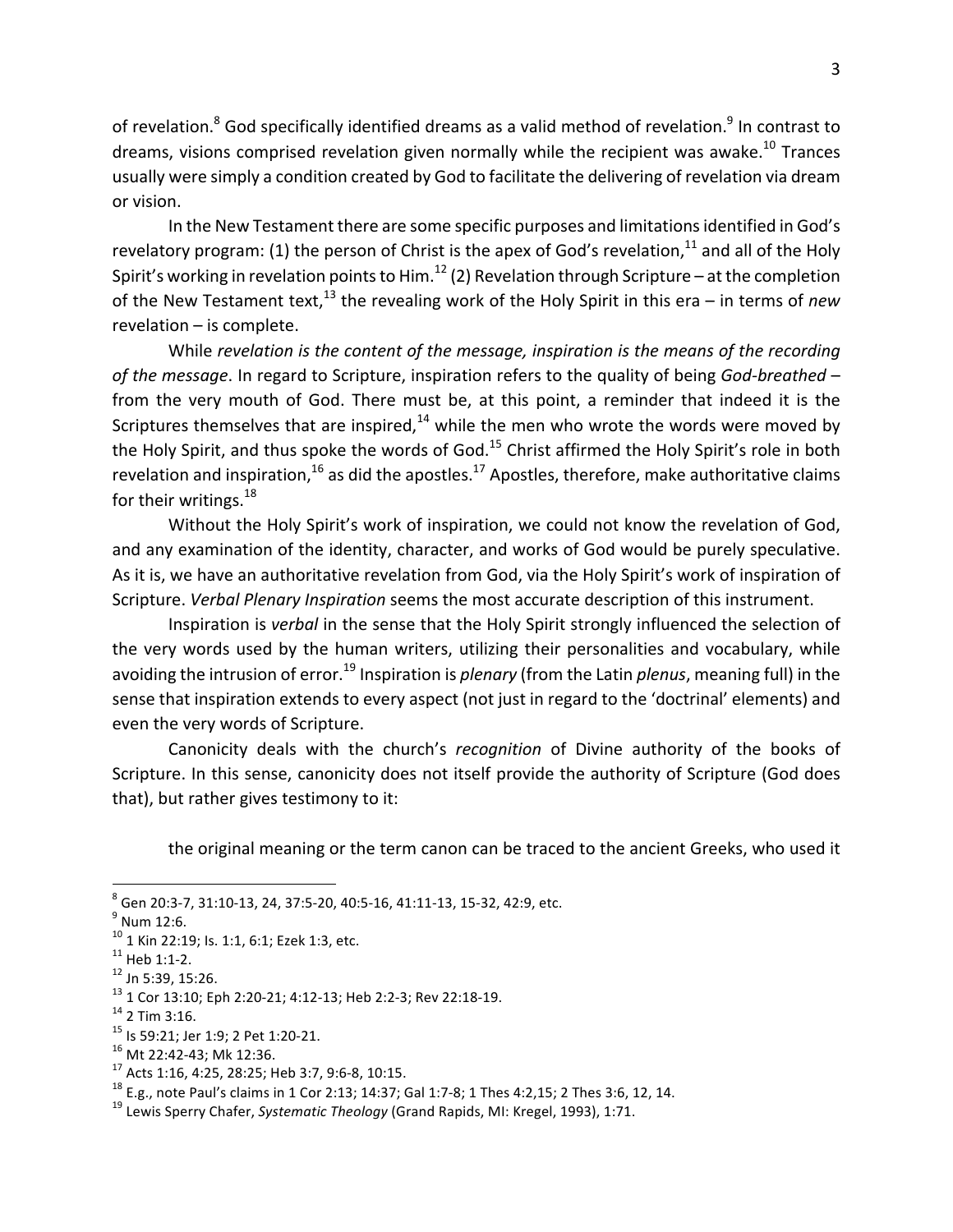in a literal sense: a kanon was a rod, ruler, staff, or measuring rod. The Greek word kanon is probably a derivative of the Hebrew *kaneh* (reed), an Old Testament term meaning measuring rod (Ezek.  $40:3$ ;  $42:16$ )...Galatians  $6:16$  comes closest to the final theological significance of the word, as Paul says, "Those who will walk by this rule [kanon], peace and mercy be upon them. $"^{20}$ 

During the early generations of the church the idea of the canon referred primarily to the rule of truth or the rule of faith<sup>21</sup> as descending from Christ and the apostles. Soon thereafter and also more recently the term has come to refer to the list of books considered authoritative as Scripture. 

The idea of a closed canon is emphasized in several contexts: Deuteronomy 4:2 and 12:2 highlight the completeness of the Law; Amos 8:11 reveals a stoppage in new revelation for an extended period of time; 1 Corinthians 13:9-12 outlines that there would be a final end to revelatory gifts; and Revelation 22:18-19 underscores the completeness of God's revelation to man. F.F. Bruce emphasizes the reality of a closed canon:

The words "to which nothing can be added...and from which nothing can be taken away"...seem certainly to imply the principle of a closed canon...Such language about neither adding nor taking away is used in relation to individual components of the two Testaments.<sup>22</sup>

While there are many evidences for the validity of the canon, perhaps the most significant and most resounding is Christ's stamp of authority on both Testaments:

# *The Hebrew Bible (Old Testament)*

The 24-book Hebrew Old Testament has come to be known as the TaNaKh (an acronym for the Torah, the Nevi'im, and the Ketuvim). The Torah (Law) is comprised of Genesis, Exodus, Leviticus, Numbers, and Deuteronomy (Deut 31:24-26 indicates a completed law [five books of Moses], and is alluded to in Josh 8:31; Neh 8:1-9:38, etc.). The Nevi'im (Prophets) consists of two groups: (1) The Former: Joshua, Judges, Samuel, Kings; (2) The Latter: Isaiah, Jeremiah, Ezekiel, and the Twelve (Minor Prophets) which include Hosea, Joel, Amos, Obadiah, Jonah, Micah, Nahum, Habakkuk, Zephaniah, Haggai, Zechariah, and Malachi. (Prophets recognized the authority of other prophets: Zechariah references former prophets [1:4; 7:7] as those preceding the exile; also note Jer 7:25; Ezek 38:17. Dan 9:2 indicates that by the early sixth century BC there was a collection of prophetic books.<sup>23</sup>) The Ketuvim (Writings) includes three groups: (1) Psalms, Proverbs, and Job; (2) The Megillot (scrolls): Song of Solomon, Ruth, Lamentations, Ecclesiastes,

<sup>&</sup>lt;sup>20</sup> Geisler and Nix, *A General Introduction to the Bible* (Chicago: Moody, 1986), 203-204.<br><sup>21</sup> F.F. Bruce, *The Canon of Scripture* (Downers Grove: IL: Intervarsity Press, 1988), 18.<br><sup>22</sup> Ibid., 22. <sup>23</sup> Ibid., 39.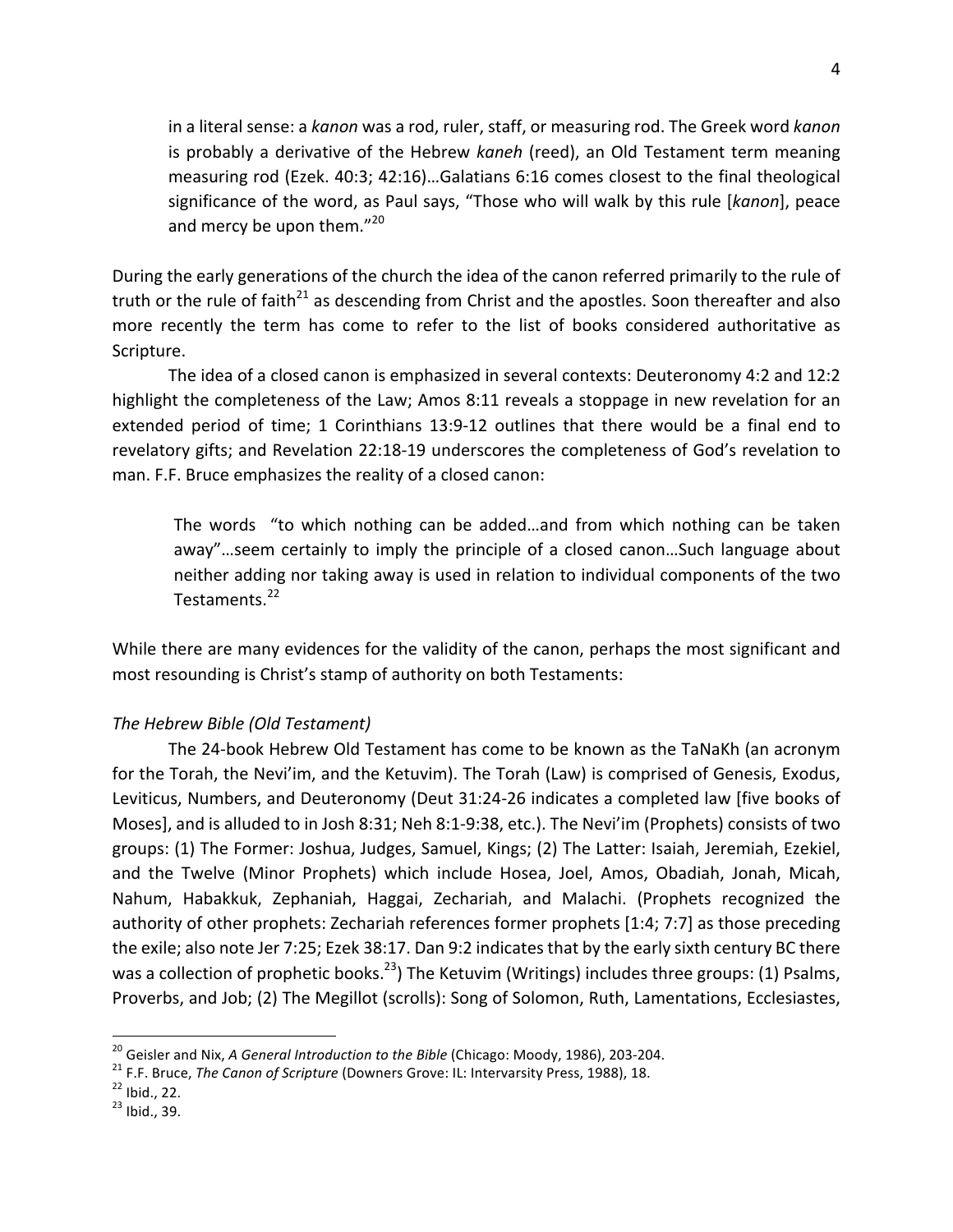and Esther; (3) Daniel, Ezra-Nehemiah, and Chronicles.

Jesus' testimony in Luke 11:50-51 indicates that this basic structure of the Hebrew Bible as Genesis-Chronicles was recognized in Jesus' day. Although Chronicles is not chronologically the last book of the Old Testament (the events of Ezra-Nehemiah followed those of the Chronicles), it apparently was the last to be added to the canon. Note Jesus' observation: "The blood of all the prophets since the foundation of the world may be charged against this generation from the blood of Abel to the blood of Zechariah who was killed between the altar and the house of God."<sup>24</sup> Abel was the first identified in Scripture to have been killed for his faithfulness;<sup>25</sup> Zechariah, while not the last chronologically, is the last listed in Chronicles,<sup>26</sup> which traditionally has been the final book of the Hebrew Bible. Jesus, therefore, by his statement emphasizes the present (at the time of His statement) generation's accountability for all the martyrs of the Old Testament. Wenham's observations of Christ's validation of the Old Testament are especially helpful:

Jesus consistently treats Old Testament historical narrative as straightforward records of fact. He refers to Abel (Luke 11:51), Noah (Matt. 24:37-39; Luke 17:26,27), Abraham (John 8:56), the institution of circumcision (John 7:22; cf. Gen.  $17:10-12$ ; Lev.  $12:3$ ), Sodom and Gomorrah (Matt. 10:15; 11:23, 24; Luke 10:12), Lot, (Luke 17:28-32), Isaac and Jacob (Matt.  $8:11$ ; Luke  $13:28$ ), manna (John  $6:31$ ,  $49$ ,  $58$ ), the snake in the desert (John 3:14), David eating the consecrated bread (Matt. 12:3, 4; Mark 2:25, 26; Luke 6:3,4), David as a psalm writer (Matt. 22:43; Mark 12:36; Luke 20:42), Solomon (Matt. 6:29; 12:42; Luke 11:31; 12:27), Elijah (Luke 4:25, 26), Elisha (Luke 4:27), Jonah (Matt. 12:39-41; Luke 11:29, 30, 32), and Zechariah (Luke 11:51). The last passage brings out Jesus' sense of the unity of history and His grasp of its wide sweep. His eye surveys the whole course of history from 'the creation of the world' to 'this generation.' He repeatedly refers to Moses as the giver of the Law (Matt. 8:4; 19:8; Mark 1:44; 7:10; 10:5; 12:26; Luke  $5:14$ ;  $20:37$ ; John  $5:46$ ;  $7:19$ ). He frequently mentions the sufferings of the true prophets (Matt. 5:12; 13:57; 21:34-36; 23:29-37; Mark 6:4 [cf. Luke 4:24; John 4:44]; 12:2-5; Luke  $6:23$ ; 11:47-51; 13:34; 20:10-12) and comments on the popularity of the false prophets (Luke 6:26). He sets the stamp of His approval on such significant passages as Genesis 1 and 2 (Matt. 19:4, 5; Mark 10:6-8). These quotations are taken by our Lord more or less at random from different parts of the Old Testament, and some periods of its history are covered more fully than others. Yet it is evident that He was familiar with...the Old Testament and that He treated all parts of it equally as history.<sup>27</sup>

<sup>&</sup>lt;sup>24</sup> Lk 11:50b-51a.<br><sup>25</sup> Gen. 4:8.<br><sup>26</sup> 2 Chr 24:20-22.<br><sup>27</sup> John Wenham, "Christ's View of Scripture," in *Inerrancy*, Norman Giesler, editor, (Grand Rapids, MI: Zondervan, 1980), 6-7.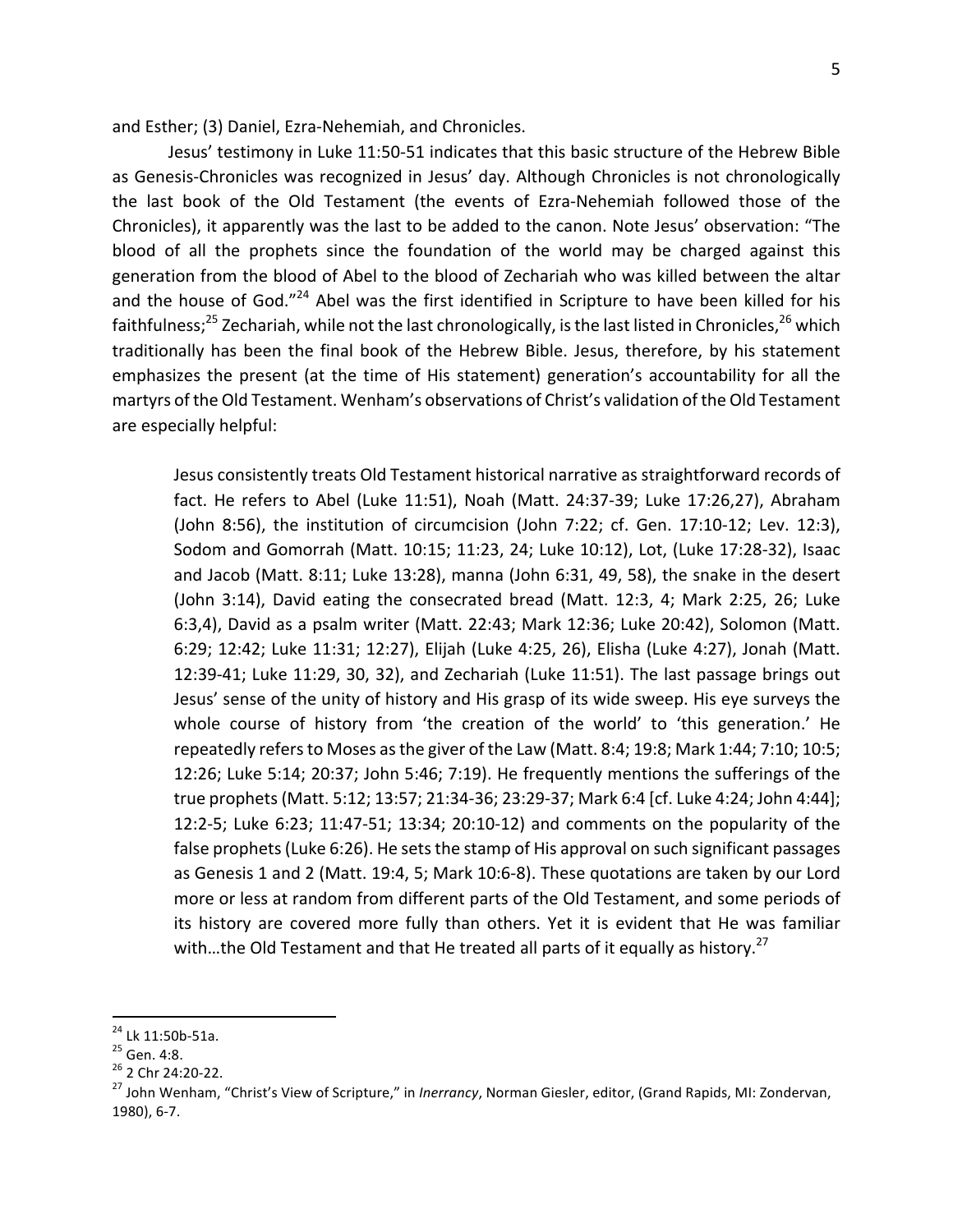The validity of the Old Testament revolves around the authority and testimony of Jesus Christ.<sup>28</sup>

# *The New Testament*

Further, Christ, in promising the coming of the Holy Spirit, identified His role in revelation and inspiration of New Testament writings,  $29$  and commissioned the apostles to bear witness of the truth He would reveal.<sup>30</sup> Apostles, therefore, make authoritative claims for their writings.<sup>31</sup> Those specifically referenced as apostles account for the greatest volume of New Testament writings. 

| <b>Writer</b> | N.T Book(s)                                  | <b>Identified as Apostle</b> |
|---------------|----------------------------------------------|------------------------------|
| Matthew       | <b>Gospel of Matthew</b>                     | Mt. 9:9                      |
| John          | Gospel of John, 1, 2, and 3 John, Revelation | Mk. 1:19                     |
| Paul          | Romans, 1 and 2 Corinthians,                 | Acts 9:4-6                   |
|               | Galatians, Ephesians,                        |                              |
|               | Philippians, Colossians,                     |                              |
|               | 1 and 2 Thessalonians,                       |                              |
|               | 1 and 2 Timothy, Titus,                      |                              |
|               | Philemon                                     |                              |
| James         | Epistle of James                             | Gal. 1:19                    |
| Peter         | 1 and 2 Peter                                | Mt. 4:18                     |

However, not all of the New Testament books were written by apostles. Those writers who did not have apostleship most certainly must have had the gift of revelatory prophecy (as identified in 1 Cor 13:8-13), and each had significant ministries in direct association with the apostles.

| <b>Writer</b> | N.T. Book(s)                             | Identified w/ Apostle(s)   |
|---------------|------------------------------------------|----------------------------|
| John Mark     | Gospel of Mark                           | 2 Tim. 4:11; Paul          |
| Luke          | Gospel of Luke, Book of Acts, (Hebrews?) | 2 Tim. 4:11; Paul          |
| Apollos?      | <b>Hebrews</b>                           | 1 Cor. 16:12; Paul         |
| Barnabus?     |                                          | Acts 4:36; the apostles    |
| Luke?         |                                          | Acts 11:24-26; Paul (Saul) |
| Jude          | Jude                                     | Jude 1; James              |

 $^{28}$  Also see: 2 Sam 23:2; Ezek 2:2; 8:3; 11:1,24; Mic 3:8; Mt 22:43; Acts 1:16; 4:25; 28:25; Heb 3:7, 9:6-8, 10:15; Lk 24:44, etc.<br><sup>29</sup> Jn 16:12-15.

 $^{30}$  Mt 10:14, 15; 28:19; Lk 10:16; Jn 13:20; 15:27; 16:13; 17:20; Acts 1:8; 9:15-17; compare Ex 4:15 and 1 Cor 14:37; Rev 22:19.

 $31$  Again, note Paul's claims in 1 Cor. 2:13; 14:37; Gal. 1:7-8; 1 Thes. 4:2,15; 2 Thes. 3:6, 12, 14.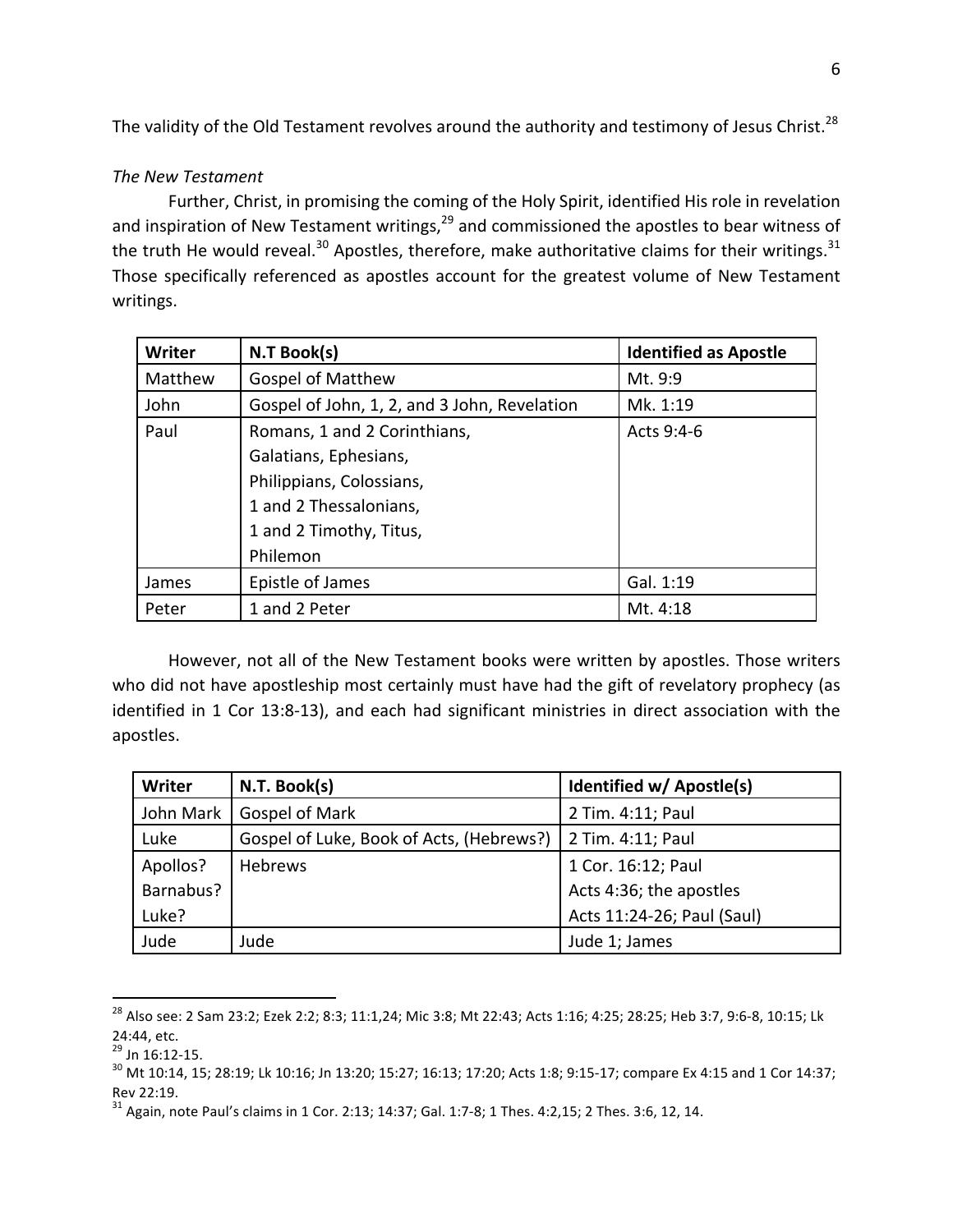Because the books of the Bible have the stamp of divine authority, and because they were recognized as authoritative very early, the New Testament was finally recognized in its current form by the Third Council of Carthage (397 AD). Greg Bahnsen illustrates the importance of this divine stamp:

The Christian faith is based upon God's own self-revelation, not the conflicting opinions or untrustworthy speculations of men. As the Apostle Paul wrote: "your faith should not stand in the wisdom of men, but in the power of God" (I Cor. 2:5). The world in its own wisdom would never understand or seek God (Rom. 3:11) but always suppress or distort the truth in unrighteousness (Rom. 1:18, 21). So Paul concluded that "the world in its wisdom did not know God" (I Cor. 1:21), and he set in sharp contrast "the words which man's wisdom teaches" and those which "God revealed unto us through the Spirit" (I Cor. 2:10, 13). In light of that contrast, we need to see that the apostolic message did not originate in persuasive words of human wisdom or insight (I Cor. 2:4). The light of the knowledge of God's glory in the face of Jesus Christ was, as they said, "of God and not from ourselves" (II Cor. 4:6-7). Paul thanked God that the Thessalonians received his message "not as the word of men, but as it is in truth, the word of God" (I Thes. 2:13). As Peter wrote, "no prophecy ever came by the will of man, but men spake from God, being moved by the Holy Spirit" (II Peter 1:21). Paul said of the sacred writings which make us wise unto salvation that every one of them is "God-breathed," inspired by God (II Tim. 3:15-17). It is for this reason that the Scriptures are profitable for our doctrine, correction, and instruction. $32$ 

Likewise, in Catholic thought "the entire books with all their parts, as they have been wont to be read in the Catholic Church and are contained in the old vulgate Latin edition, are to be held sacred and canonical."<sup>33</sup> Pope Pius XII expressed the value of Scripture for the populace, arguing against "the idea that the Church is opposed to or in any way impedes the reading of the Scriptures in the vernacular. $34$ 

"Catholic" exegetes defined both the direction and the method to be followed in the task of understanding the Scriptures,  $35$  which entailed investigation and explanation through the study of original languages and reliance on original texts.<sup>36</sup> However Pius XII acknowledged that especially during the middle ages, theologians lacked the requisite knowledge of Hebrew and Greek, and found themselves reliant on the Latin Vulgate.<sup>37</sup> Instead of availing themselves of "the

<sup>&</sup>lt;sup>32</sup> Greg Bahnsen, "The Concept and Importance of Canonicity" in Antithesis Vol. 1, No. 5.<br><sup>33</sup> Session IV, decr. 1; *Ench. Bibl.* n. 45.<br><sup>34</sup> Pope Pius XII, "Divino Afflante Spirito," Paragraph 9, viewed at <u>http://w2.va</u>  $\frac{\text{xii}/\text{en}/\text{encyclicals}/\text{documents}/\text{hf}}{35}$  Ibid.<br>
<sup>36</sup> Ibid., 14.<br>
<sup>37</sup> Ibid., 14.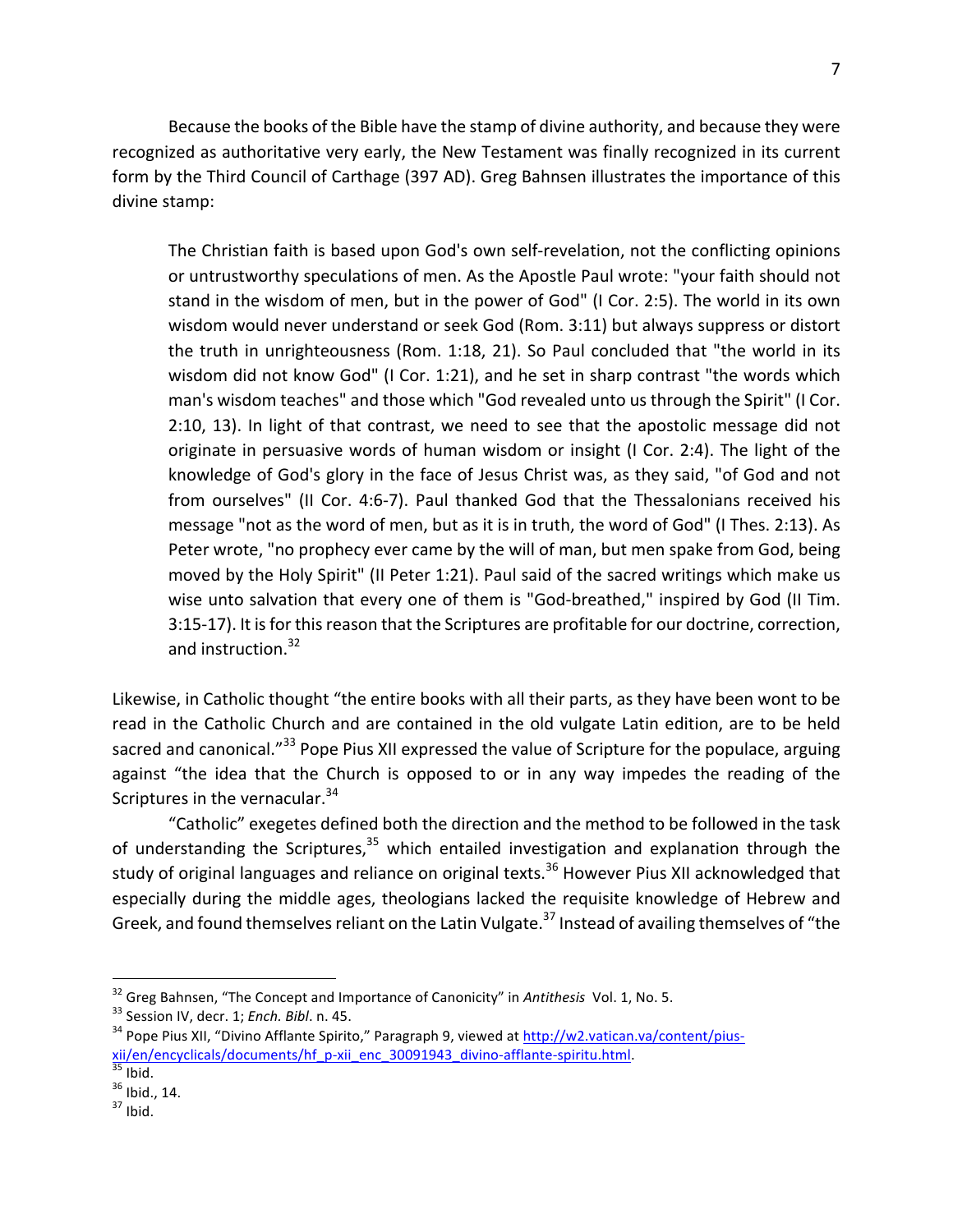aids which all branches of philology supply," $38$  scholars during that time had limited resources and limited knowledge. But, asserts Pius XII, like Jerome, we ought to "explain the original text which, having been written by the inspired author himself, has more authority and greater weight than any even the very best translation, whether ancient or modern; this can be done all the more easily and fruitfully, if to the knowledge of languages be joined a real skill in literary criticism of the same text."<sup>39</sup> Thus attention to the biblical languages and to textual criticism become central to understanding Scripture. Pius XII was emphatic regarding the necessity of and demand for such scientific study of the text:

this prolonged labor is not only necessary for the right understanding of the divinely-given writings, but also is urgently demanded by that piety by which it behooves us to be grateful to the God of all providence, Who from the throne of His majesty has sent these books as so many paternal letters to His own children.<sup>40</sup>

Pius XII is careful to mention that the Vulgate still has great value (as emphasized in the Council of Trent), $41$  and was perhaps even preferable in some sense, since it had been "approved by its long continued use for so many centuries in the Church."<sup>42</sup> Because the Vulgate was "free from any error whatsoever in matters of faith and morals...it may be quoted safely and without fear of error...so its authenticity is not specified primarily as critical, but rather as juridical."<sup>43</sup> Still, for the making clear of doctrine, the authority of the Vulgate "almost demands either the corroboration and confirmation of this same doctrine by the original texts or the having recourse on any and every occasion to the aid of these same texts."<sup>44</sup>

Because Jerome included apocryphal books in his Vulgate translation, (possibly based on their inclusion in the Greek Codex Sinaiticus) those books remain an esteemed component of the Catholic Bible. These texts are typically rejected by Protestants on grounds that they are historically separated from the Hebrew OT, and based on some of the doctrinal conclusions the apocryphal books derive.<sup>45</sup> These disputed texts represent a point of division between Catholic and Protestant, as the Council of Trent in 1546 codified the Apocrypha to be inspired, cementing that aspect of disagreement.

<sup>&</sup>lt;sup>38</sup> Ibid., 16.<br><sup>39</sup> Ibid.<br><sup>40</sup> Ibid., 19.<br><sup>41</sup> Ibid., 20.<br><sup>44</sup> Ibid., 21.<br><sup>44</sup> Ibid., 22.<br><sup>45</sup> E.g., 2 Maccabees considers prayer and sacrificial offerings for the dead, the merits of the martyrs, and intercession of saints; Tobit 12:9 and 14:11 seems to suggest that almsgiving purges sin; 1 Maccabees 2:52 suggests that Abraham's passing the test was reckoned to him as righteousness, not his believe in the Lord (as in Gen 15:6); 2 Maccabees 12:41-45 presents the doctrine of purgatory; and 2 Maccabees also considers sacrificial offerings for the dead, the merits of the martyrs, and intercession of saints, etc.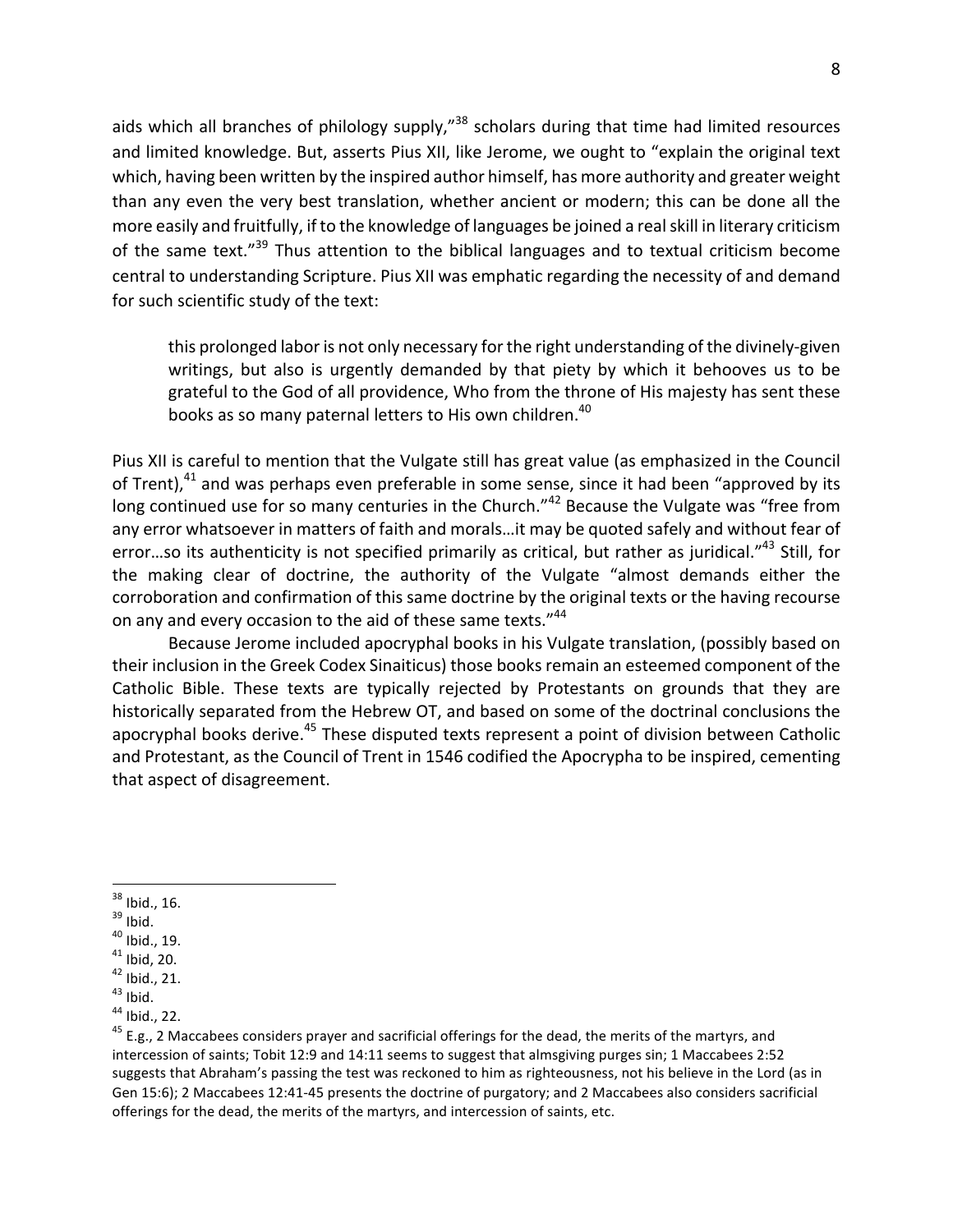#### *Implications*

While English translations of the OT contain around 600,000 words, and the NT contains around 175.000 words, the Apocrypha includes about 160,000. Because the Apocrypha is nearly the size of the NT, the textual basis for Catholic and Protestant disagreement is not insignificant, nor are the doctrinal distinctions unimportant. The most severe of these differences is evident in the context of how a person is justified before God.

Virtually every single one of Luther's 95 Theses pertain to issues relating to how one is justified, and the implications for remission of sins, purgatory, papal authority, the use of indulgences, etc. Luther was largely protesting what he perceived to be a taught doctrine of salvation by works, and added to his translation of Romans 3:28 the word "alone," in order to ensure the understanding that justification comes by faith alone.

On the other hand, Catholic soteriology agrees that "Believing in Jesus Christ and in the One who sent him for our salvation is necessary for obtaining that salvation,"<sup>46</sup> and "without faith no one has ever attained justification."<sup>47</sup> Still, that "We can lose this priceless gift"<sup>48</sup> illustrates that justification, in the Catholic soteriological system, is not by faith alone.

## **On The Exclusivity of Authority in Scripture**<sup>49</sup>

As believers there are certain principles to which we must be thoroughly committed. For example, our experience cannot determine our theology. Instead, we must submit our experience and our theology to God's revelation. Peter illustrates this principle for us when he explains that even though he had witnessed Christ in His glory at the transfiguration,<sup>50</sup> the prophetic word regarding Christ – or God's revelation – confirmed the issue.<sup>51</sup>

What Peter says on this subject is important, because even if God did presently use experiential or sensory means, it would be secondary to His word. Peter also describes in those verses how God spoke to people – the Holy Spirit moved men to speak the word of God.<sup>52</sup> Certainly, God did speak to people in dreams and other ways.<sup>53</sup> And Paul agrees that all Scripture is God-breathed.<sup>54</sup> Still, in 1 Corinthians 13 Paul describes how the confirming gifts of tongues, prophecy, and knowledge  $-$  gifts whereby God spoke to people  $-$  would fulfill their purpose and come to a conclusion.

In a context describing the superiority of love,<sup>55</sup> Paul explains that the gift of tongues would cease on its own.<sup>56</sup> Tongues was a gift which enabled people to speak God's word in actual

<sup>&</sup>lt;sup>46</sup> Catechism, 161.<br><sup>47</sup> Ibid.<br><sup>48</sup> Ibid., 162.<br><sup>49</sup> Portions of this section are from Christopher Cone, *Gifted: Understanding the Holy Spirit and Unwrapping Spiritual Gifts* (Raymore, MO: Exegetica Publishing, 2016), 121-125.<br><sup>50</sup> Mt 16:28-17:2; 2 Pet 1:16-18.<br><sup>51</sup> 2 Pet 1:19-21.<br><sup>52</sup> 2 Pet 1:21.<br><sup>52</sup> 2 Pet 1:21.<br><sup>53</sup> E.g., Heb 1:1.<br><sup>54</sup> 2 Tim 3:16-17.<br><sup>55</sup> 1 Cor 13:1-13.<br><sup>56</sup>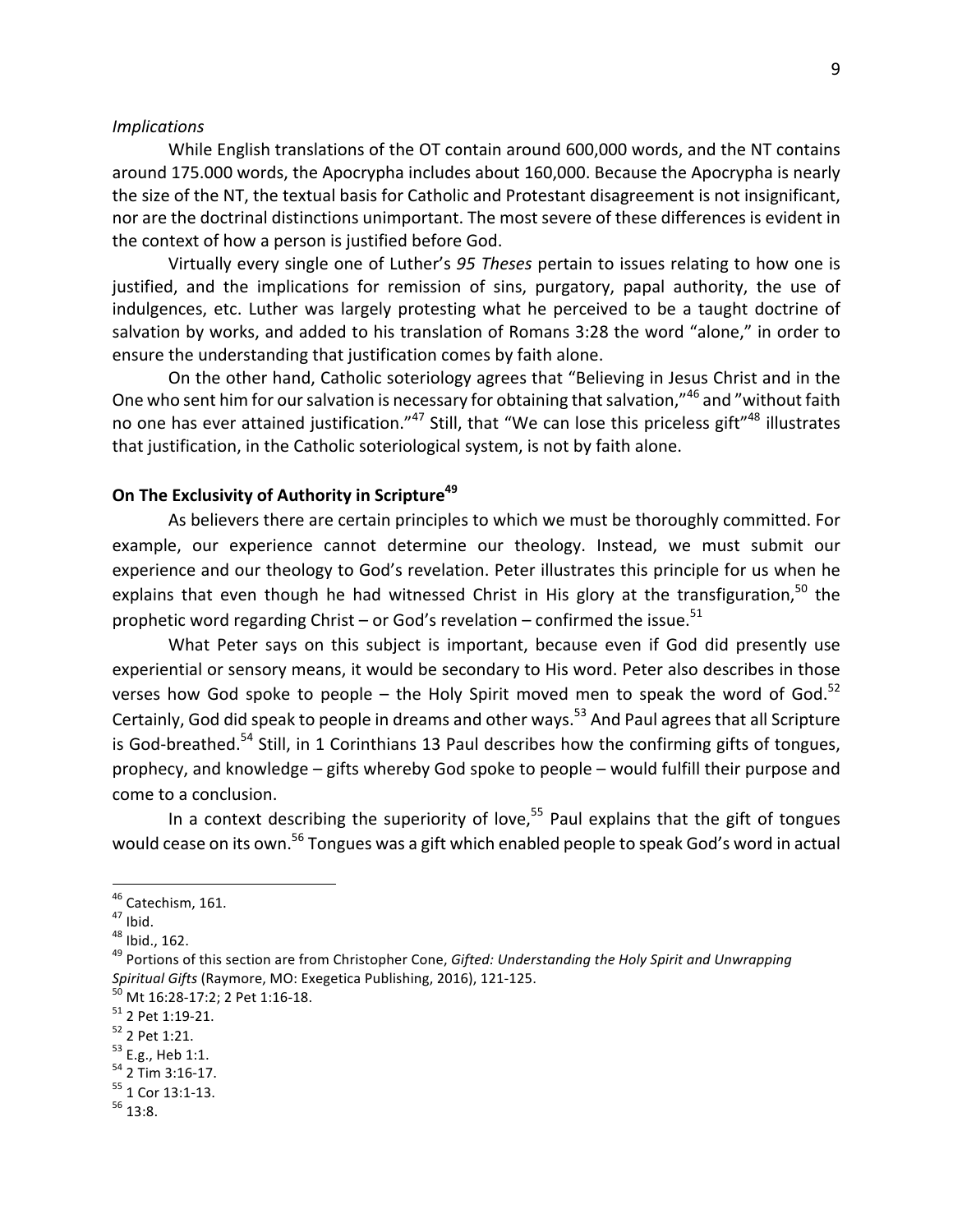languages that the speaker didn't understand. This is illustrated in Acts 2:9-11, a passage which includes a list of at least sixteen different languages or dialects by which God used the disciples (and those who were with them) to proclaim God's gospel.

This gift served as a sign to unbelievers,  $57$  to show that God had sent His Holy Spirit.  $58$  Paul rebuked the Corinthian church for not utilizing the gift properly at times, and challenged them regarding the importance of love. After that commentary in 1 Corinthians, written in about 51 AD, the Bible never mentions the gift of tongues again – not even in the letter Paul wrote to that same church just a few months later. Very early in church history, the gift of tongues had fulfilled its purpose and ceased on its own, just as Paul indicated it would.

Partial prophecy and knowledge, $59$  on the other hand, would continue until the *complete* would arrive,<sup>60</sup> at which time the partial – or incomplete – would be ended. Considering the Greek terminology and syntax of 13:9-10, the issue is not that prophecy and knowledge would be fulfilled by the coming of the complete,<sup>61</sup> but rather that partial<sup>62</sup> prophecy and knowledge would be ended by it. The simplest understanding of these comments by Paul, is that there would come a time when God's revealing through prophecy and words of knowledge would come to a conclusion – that He would have said all He had to say. It is evident that milestone is achieved at the conclusion of the book of Revelation, when Jesus leaves the reader expecting no further communication from God, and with only the remaining exception of the two prophets of Revelation 11, until the return of Christ. $63$ 

Hebrews 1:1-2 tells us that while God used many methods in former times to communicate, in these last days, He "has spoken to us in His Son." Jesus prepared His disciples for His ascension, telling them the Holy Spirit would come to guide them into all the truth.<sup>64</sup> Upon His departure, He reminded them to "make disciples...teaching them to observe all that I commanded you."<sup>65</sup> The Holy Spirit fulfilled that ministry of guiding the disciples into all the truth, as Peter says, "men moved by the Holy Spirit spoke from God."<sup>66</sup> From a textually verifiable standpoint, Jesus' communication, through the Holy Spirit to His disciples, was finished at the end of the book of Revelation.

While both Catholic and Protestant teaching affirm the authority of the Bible, there are two significant distinctions between the Catholic and Protestant understandings of how exclusive the Bible's authority actually is. First is found in the extent to which the analogy of faith applies. In Protestant methodology, the analogy of faith is understood as Scripture interpreting Scripture,

- 
- 

<sup>&</sup>lt;sup>57</sup> 1 Cor 14:22.<br><sup>58</sup> Acts 2:36-38, 10:45-46, 19:5-6.<br><sup>59</sup> 1 Cor 13:9.<br><sup>60</sup> 13:10.<br><sup>61</sup> Greek, *to telion*. <sup>62</sup> Greek, *ek merous.*<br><sup>62</sup> Greek, *ek merous.* 63 Rev 22:18-20.<br><sup>64</sup> Jn 16:13-14. <sup>65</sup> Mt 28:20. 66 2 Pet 1:21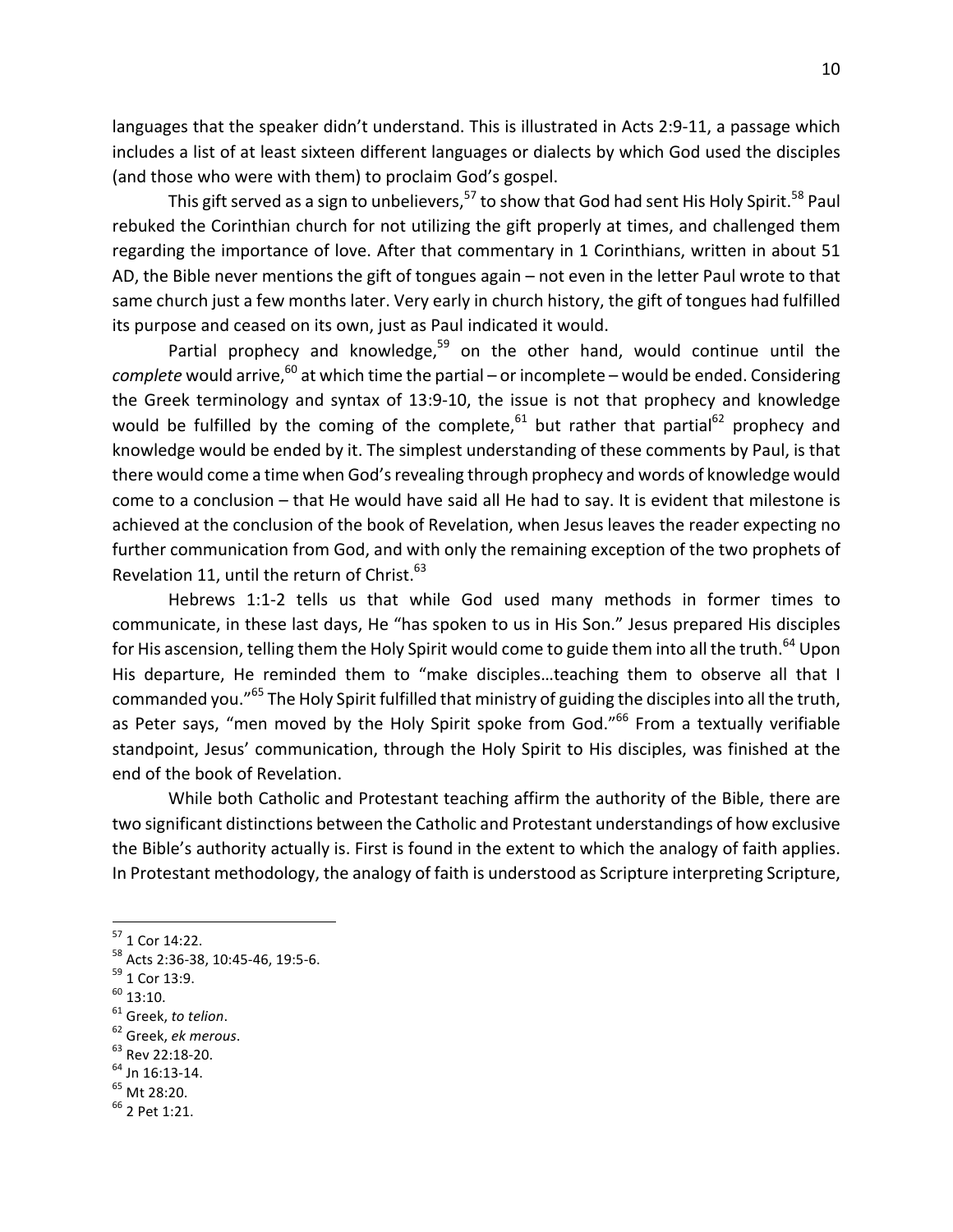whereas in Catholic methodology, there is a higher opinion of extra-biblical material  $-$  "the explanations and declarations of the teaching authority of the church."<sup>67</sup> On this, the Catechism explains that, "The whole body of the faithful...cannot err in matters of belief,<sup>68</sup> and because the Church is our mother, she is also our teacher in the faith. $^{69}$  "The Church...does not derive her certainty about all revealed truths from the holy Scriptures alone. Both Scripture and Tradition must be accepted and honored with equal sentiments of devotion and reverence."<sup>70</sup>

The second major difference is in the related ideas of *ex cathadra* and apostolic succession. In Catholic understanding, the Church is built on Peter, the unshakeable rock of the church.<sup>71</sup> Thus from Peter the church gains her authority, and the Popes derive their *ex cathedra* authority. In Protestant understanding, Jesus is the rock upon which the church is built, being the rock of offense, and a fulfillment of Isaiah 8:14, as acknowledged by Peter in 1 Peter 2:8. This variance in interpretation sets distinct trajectories for both groups – Catholics finding revelation to extend beyond the biblical text, and Protestants, asserting that revelation goes no further than the completed texts that Jesus affirmed and commissioned. Consequently, the divergent epistemological moorings contribute to the disparate (and at times violently so) theological conclusions.

## **On Hermeneutic Methodology**<sup>72</sup>

In order to arrive at a *reliable and predictable approach* for interpreting Scriptures, the interpretive method ought to be exegetically derived from within the Scriptural text. Otherwise, there can be no claim to hermeneutic certainty, because any externally derived interpretive method can be preferred and applied simply by exerting presuppositions upon the text. In the case of an externally derived hermeneutic, presuppositions leading to that hermeneutic conclusion create a pre-understanding that predetermines meaning independent of the author's intentions. The outcome, in such a case, can be wildly different than what the author had in mind.

If the Bible is merely a collection of ancient stories, legends, and myth, interspersed with mildly historical accounts, then the stakes are not particularly high. The greatest damage we can inflict by a faulty hermeneutic method is of the same weight as misunderstanding the motivations and activities of Mark Twain's adventurous character, *Tom Sawyer*, for example. In such an instance we would simply fail to recognize the aesthetic virtues of a creative work. However, if the Bible constitutes an actual revelation from God, then it bears the very authority of the Author, Himself  $-$  an authority that extends to every aspect of life and conduct. These are high stakes, indeed. If we fail to engage the text with the interpretive approach intended by its Author, then

<sup>&</sup>lt;sup>67</sup> Ibid., 24.<br><sup>68</sup> Catechism, 92.<br><sup>69</sup> Ibid., 169.<br><sup>71</sup> Ibid., 82.<br><sup>71</sup> Ibid., 552.<br><sup>72</sup> Portions of this section are from Christopher Cone, *Priority in Hermeneutics* (Raymore, MO: Exegetica Publishing, 2017), 17-37.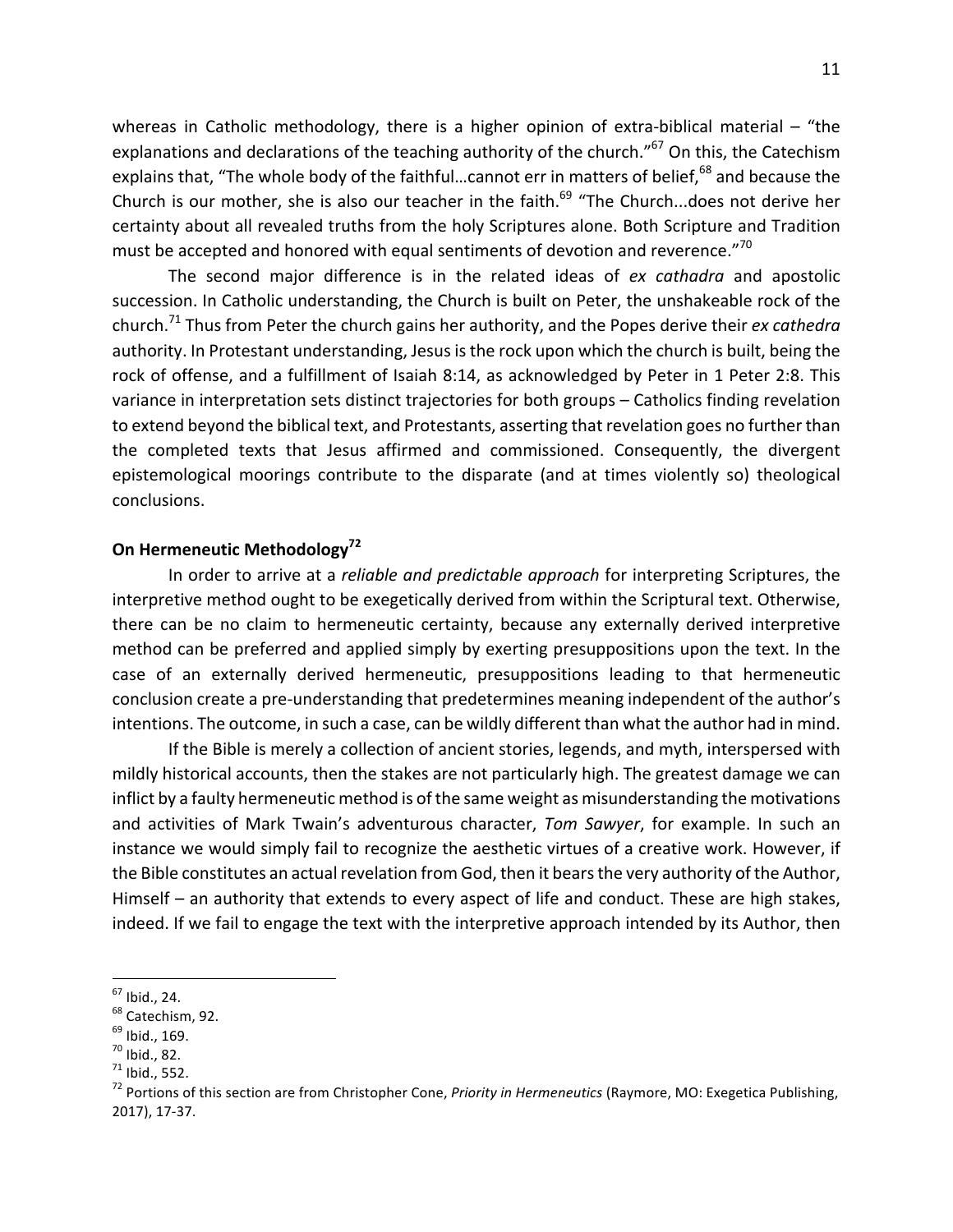we fail not just to appreciate aesthetic qualities, but we fail to grasp who God is, and what He intends for us to do.

It is incumbent, then, upon readers of the text to carefully derive hermeneutic method from the Scriptures themselves. Yet, this responsibility is complicated by an obvious absence of prescriptive material within the Biblical text that if present could direct readers toward a particular interpretive stance. In the absence of such prescriptive material, we examine here some descriptive elements from the book of Genesis, in order to discover whether or not there is actually a prevailing hermeneutic embedded in the text itself.

From the opening of Genesis to its conclusion, the book records roughly two thousand years of history. Further, Genesis alleges that these two thousand years are the *first years* of human history.<sup>73</sup> Within that framework of chronology, the events in the book of Genesis account for the first 33% of our recorded six thousand year history and the first 50% of the four thousand years of Biblical history. If Genesis were univocal regarding hermeneutic method, that single voice would go a long way in helping us understand how the Author intended for us to interpret the Scriptures. Genesis would be a guiding light, providing the time-tested descriptive model foundational to our Scriptural hermeneutics.

In order to assess the hermeneutic method applied *within Genesis, during the times which the book describes*, we simply examine in Genesis the occurrences of God speaking and the responses of those who heard. The questions addressed here include whether or not God's initial audiences took Him *only* literally or whether they instead or additionally perceived that He intended a deeper meaning than what would be normally signified by the words that were verbally expressed. The responses are categorized as follows: Category 1 (C1) responses are those providing evidence that the initial speech act was intended for literal understanding only; category 2 (C2) responses are those providing evidence that the initial speech act was intended for any understanding beyond the literal meaning of the words verbally expressed.

## *The Speech Acts of God and Responses in Genesis*

There are four key phrases that introduce the speech acts of God in Genesis: "God said"<sup>74</sup> (thirty-six verses), "the Lord said"<sup>75</sup> (nineteen verses), "the Lord God said"<sup>76</sup> (five verses), and "He said (twenty-four verses).<sup>77</sup> With only the exception of ten verses in the book of Job, these eightyfour verses constitute all Scripturally recorded instances of God verbally communicating during the first two thousand years of human history. The passages in Job are considered at the

<sup>&</sup>lt;sup>73</sup> C.f., Gen 1:27 and 5:1.<br><sup>74</sup> Generally, Heb. wayyomer el or wayyomer elohim.<br><sup>75</sup> Generally, Heb wayyomer yahweh.<br><sup>75</sup> Generally, Heb wayyomer yahweh elohim.<br><sup>77</sup> The "He said" passages listed here employ the pronoun or in some cases, "the angel of the Lord" were mentioned in near-context verses as the antecedent to the pronoun.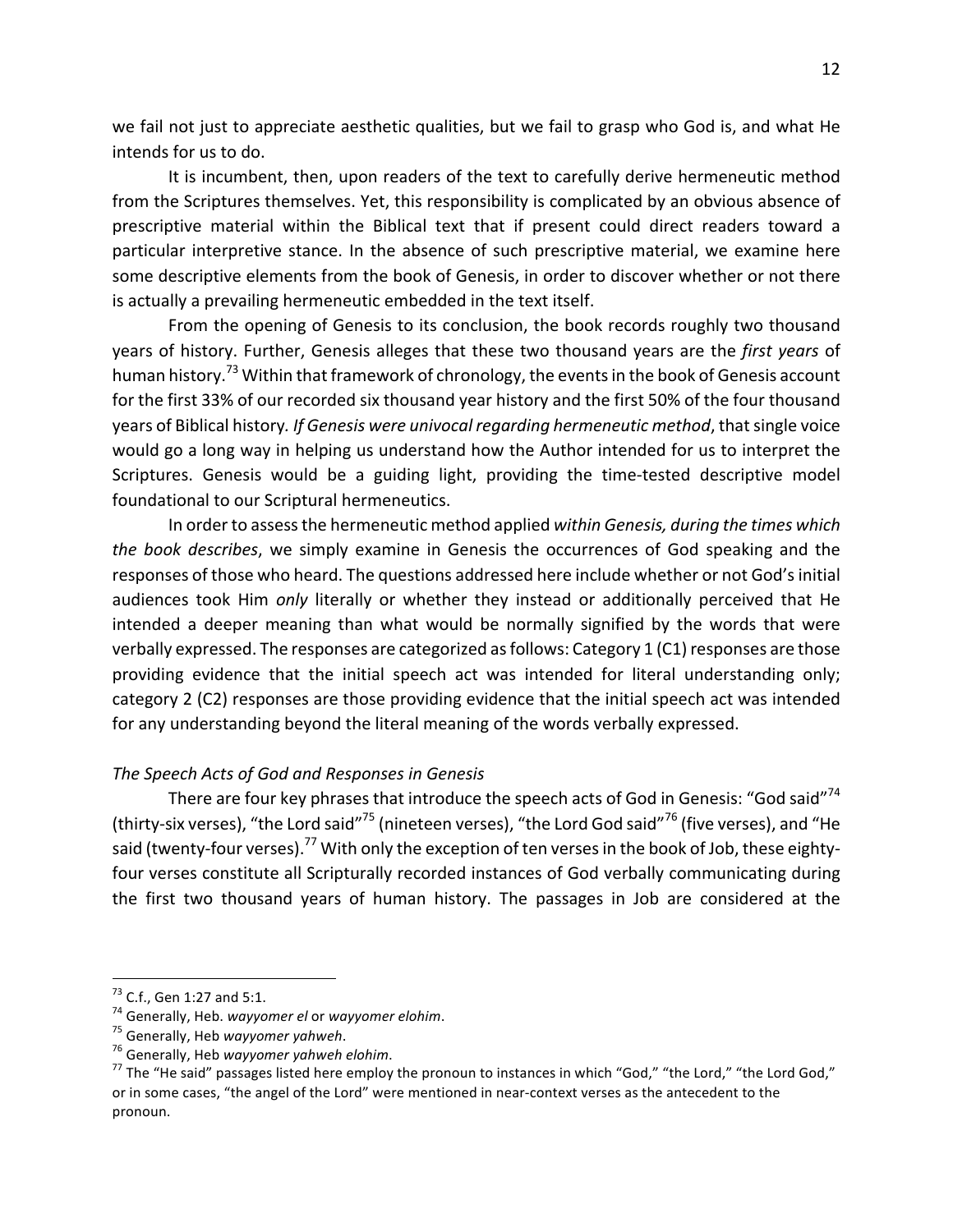conclusion of this paper as a complement to and confirmation of the hermeneutic evident in Genesis.<sup>78</sup>

# *God Said (thirty-six verses/ at least twenty-seven C1's)*

- Genesis  $1:3$  God commands light into existence. Light responds with a C1.
- $-$  Genesis 1:6 God commands an expanse into existence. God responds with a C1 in 1:7, making the expanse.
- Genesis  $1:9$  God commands dry land to appear. The dry land responds with a C1.
- $-$  Genesis 1:11 God commands into existence vegetation to function a specific way. Vegetation responds with a C1, both by beginning to exist and by beginning to otherwise function as commanded.
- $-$  Genesis 1:14 God commands into existence heavenly lights to distinguish times and seasons. Heavenly lights respond with a C1, both by beginning to exist and by serving the purpose prescribed.
- $-$  Genesis 1:20 God commands into existence creatures in water and above the earth. Creatures respond with a C1, both by beginning to exist and by functioning as prescribed.
- Genesis 1:24 God commands into existence creatures on the earth. Creatures respond with a C1, both by beginning to exist and by functioning as prescribed.
- Genesis 1:26 God states His intention to create mankind. God responds in 1:27 with a C1, executing exactly what He had described in 1:26.
- Genesis 1:28 God commands mankind to multiply and exercise dominion. There is no direct response recorded in the immediate context.
- $-$  Genesis 1:29 God adds explanation to the command of 1:28. There is no direct response in the immediate context.
- Genesis 3:1 Satan distorts what God said in order to cause Eve to question God's word. Eve responds with a C1 in 3:2-3, as she corrects Satan's misquote
- Genesis 3:3 Eve responds to Satan's question with a literal, though not entirely correct restatement of God's command. Satan responds with a C1 in 3:4, as he directly contradicts content of God's command. This contradiction of God's word is the only such contradiction recorded in all of Genesis.<sup>79</sup>
- Genesis 3:9 God calls to Adam, asking where he is. Adam responds with a C1, answering the question in 3:10.
- Genesis 6:13 God told Noah of His plans to destroy life on earth, and commanded him to make a boat (6:14-16). Noah responded with a C1, building a boat (6:22).

 $78$  The events of Job are generally recognized to have taken place during the patriarchal times recorded in Genesis, in part, due to the genealogical information connecting Eliphaz and Jobab (e.g., Gen 36:4, 33; Job 2:11), of the land  $of$  Uz.

 $79$  While Abram and Sarai responded to God's word with differing degrees of doubt in Genesis 16-18, there was no outright contradiction as there was by Satan in 3:4.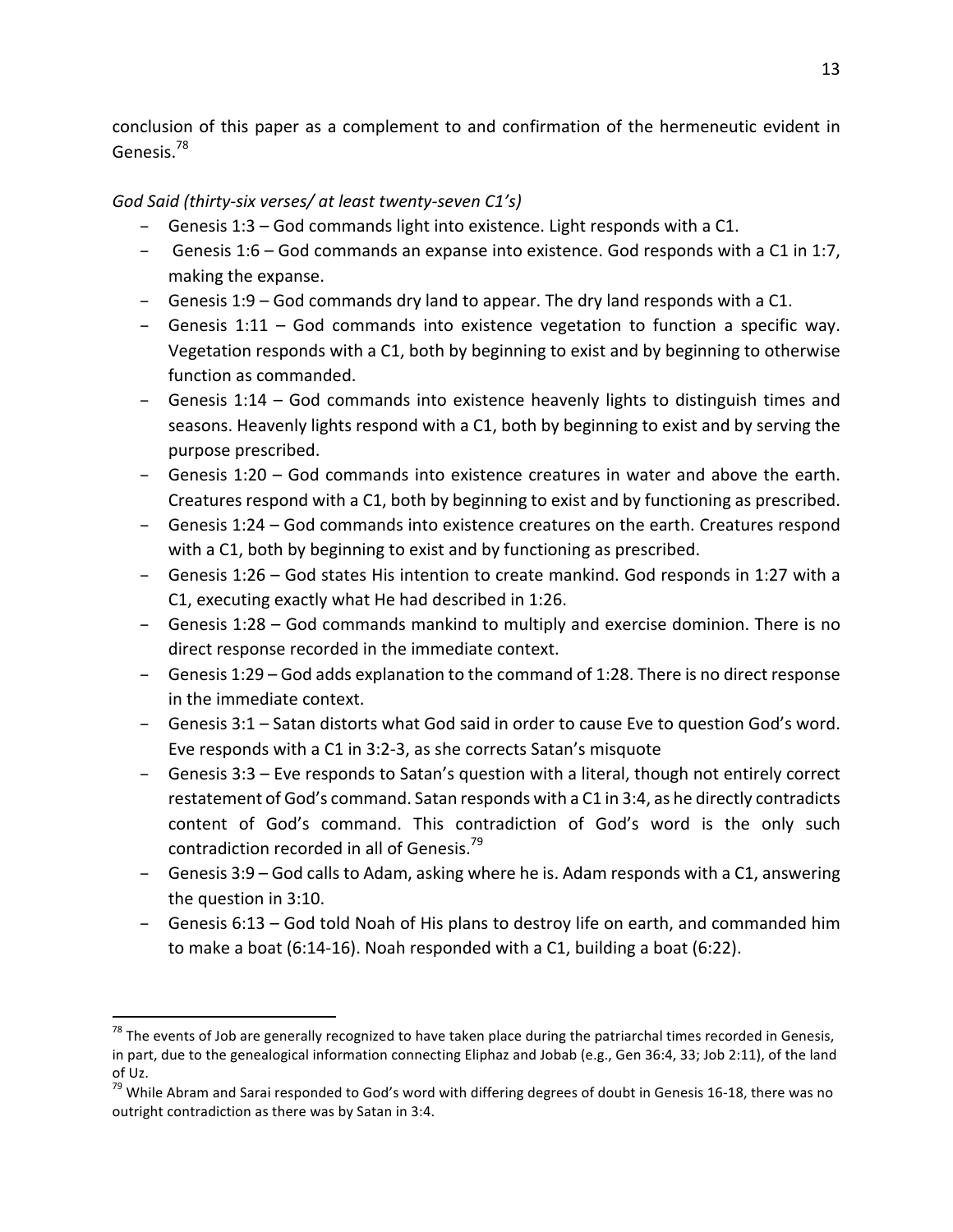- Genesis  $9:1$  God commands Noah and family to multiply, filling the earth.<sup>80</sup> There is no direct response in the immediate context.
- $-$  Genesis 9:12 God discussed the rainbow as the sign of the covenant (9:13). While there is no direct human response in the immediate context, one could interpret the occasional presence of rainbows as a C1 response on the part of nature.
- $-$  Genesis 9:17 God concludes His discussion of the sign of the covenant. No direct response.
- Genesis 15:13 The proper noun "God" is in the NASB,  $81$  but not in the BHS.  $82$  God prophesies a four hundred year enslavement of Abram's descendants. The prophecy is fulfilled literally as a C1, as Israel is enslaved in Egypt for four hundred years, dwelling there for four hundred and thirty (Ex 12:40-41).
- Genesis  $17:1$  God introduces Himself to Abram as God Almighty.<sup>83</sup> This address continues through 17:1-16, and has no direct response until 17:17.
- $-$  Genesis 17:9 God continues His address to the newly named Abraham.
- Genesis 17:15 God continues the monologue, renaming Sarai *Sarah*. Abraham responds in 17:17 with a C1 evidenced by two actions: (1) laughing in disbelief,<sup>84</sup> and (2) calling his wife by the name God had given her.
- $-$  Genesis 17:19 God reiterates that Sarah would bear a son, that his name should be called Isaac, and that God would keep His covenant through Isaac. God responds with a C1, as He provided a child through Sarah (Gen 21:1-2). Abraham responds with a C1, naming the child Isaac  $(21:3)$ .
- Genesis 17:23 This is Abraham's C1 response (with Ishmael and every male of Abraham's household) to God's earlier prescription of circumcision (17:10).
- Genesis 20:3 God speaks to Abimelech in a dream, addressing him directly without metaphorical language, indicting him for taking the wife of another. Abimelech responds with a C1, asking God a follow-up question.
- Genesis 20:6 God responds to Abimelech's question with a C1, answering Abimelech's question.
- $-$  Genesis 21:12 God discusses with Abraham the plight of Ishmael and the covenant blessing of Isaac, commanding Abraham to do what Sarah tells him. Abraham responds with a C1, by fulfilling Sarah's request to send Ishmael and Hagar away (21:10, 14).
- Genesis 21:17 (The angel of) God speaks to comfort Hagar, telling her to lift the boy up and take him by the hand. Hagar's response is to give Ishmael water that God provides, but the text does not indicate how she responded specifically to the command of 21:18.

<sup>&</sup>lt;sup>80</sup> Notably, the dominion mandate is absent from the post-diluvian imperative.<br><sup>81</sup> New American Standard Bible: 1995 Update (LaHabra, CA: Lockman Foundation, 1995).<br><sup>82</sup> Karl Elliger and Wilhelm Rudolph, Biblia Hebraica

the plain sense of what was verbally expressed) hermeneutic method available.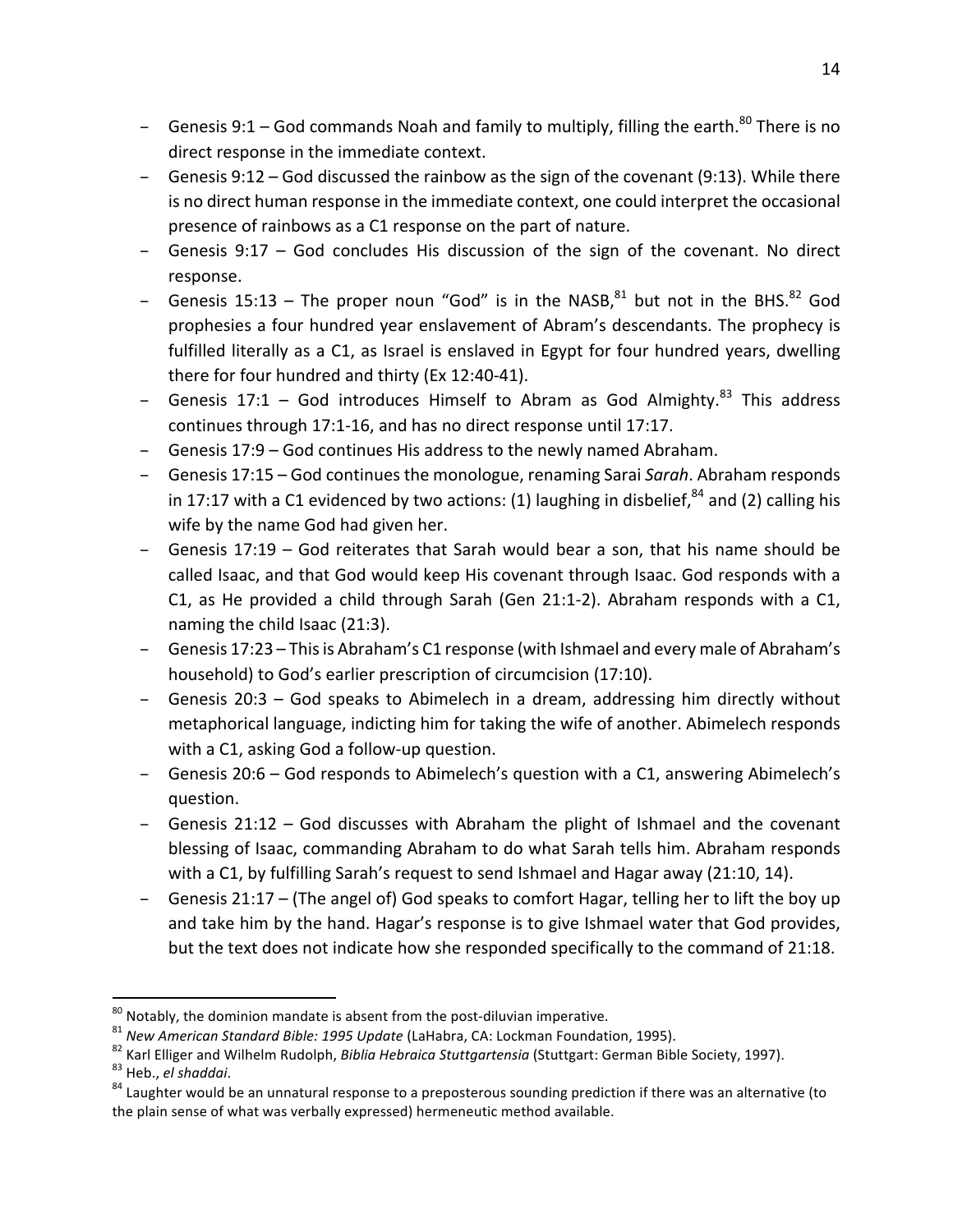- $-$  Genesis 22:1 God tells Abraham to slay Isaac. Abraham responds with a C1, to the point of killing Isaac.
- Genesis 26:4 The Lord appears to Isaac, God speaks to Isaac, introducing Himself as God. Isaac responds with a C1 by worshipping and calling upon the name of the Lord who spoke to him (c.f., 26:24 and 25).
- Genesis  $31:11 -$  Jacob recounts in a C1, how (the angel of) God appears to Jacob in a dream, and how the dream corresponds to what had actually happened earlier (31:7-9).
- $-$  Genesis 31:24 God tells Laban in a dream not to speak to Jacob for "good or bad." Laban responds with a C1, citing God's command as he addresses Jacob carefully so as not to disobey (31:29).
- Genesis 35:1 God commands Jacob to go to Bethel and make an altar. Jacob responds with a C1, first recounting the command  $(35:3)$  and then fulfilling it  $(35:6-7)$ .
- Genesis 35:10 God changes Jacob's name to Israel. The writer of Genesis responds with a C1, referring to Jacob as Israel in 35:21-22. The names are used interchangeably from that point forward.
- Genesis  $35:11 God$  reintroduces Himself to Jacob as God Almighty.<sup>85</sup> Jacob responds with a C1, as he worships the God who spoke to him (35:14-15).
- $-$  Genesis 46:2 God calls out to Jacob in night visions. Jacob responds with a C1, answering the call.
- Genesis 46:3 God instructs Jacob in a night vision to go to Egypt. Jacob's response is a C1, as he travels to Egypt  $(46:5-7)$ .

While not every "God said" passage includes a direct response in the immediate context, of the twenty-eight direct responses that are immediately recognizable, all but possibly one are obvious C1's, with only Hagar's response in 21:18 not matching exactly the command given her. Hagar's response there doesn't provide evidence for either a C1 or C2. Further, we note from 46:3 that even when God uses dreams to communicate, the intended hermeneutic method is consistent with intended interpretive methodology for things verbally expressed.

The Lord Said (nineteen verses / at least seventeen C1's)

- $-$  Genesis 4:6 The Lord asks Cain why he is angry. Cain responds in 4:8 by telling Abel. Because we are not told *what* Cain told Abel, this is not evidence for a C1 or C2.
- $-$  Genesis 4:9 The Lord asks Cain where is his brother. Cain responds with a C1, answering the question.
- Genesis 4:15 The Lord put Cain under His own protection. The Lord Himself responds with a C1, appointing a sign for Cain's protection.
- $-$  Genesis 6:3 The Lord limits human lifespan. The set limit is gradually enacted in a C1, as by Moses' lifetime (Deut 34:7), life spans generally begin to fit within that limit.

<sup>&</sup>lt;sup>85</sup> Heb., el shaddai, as in 17:1.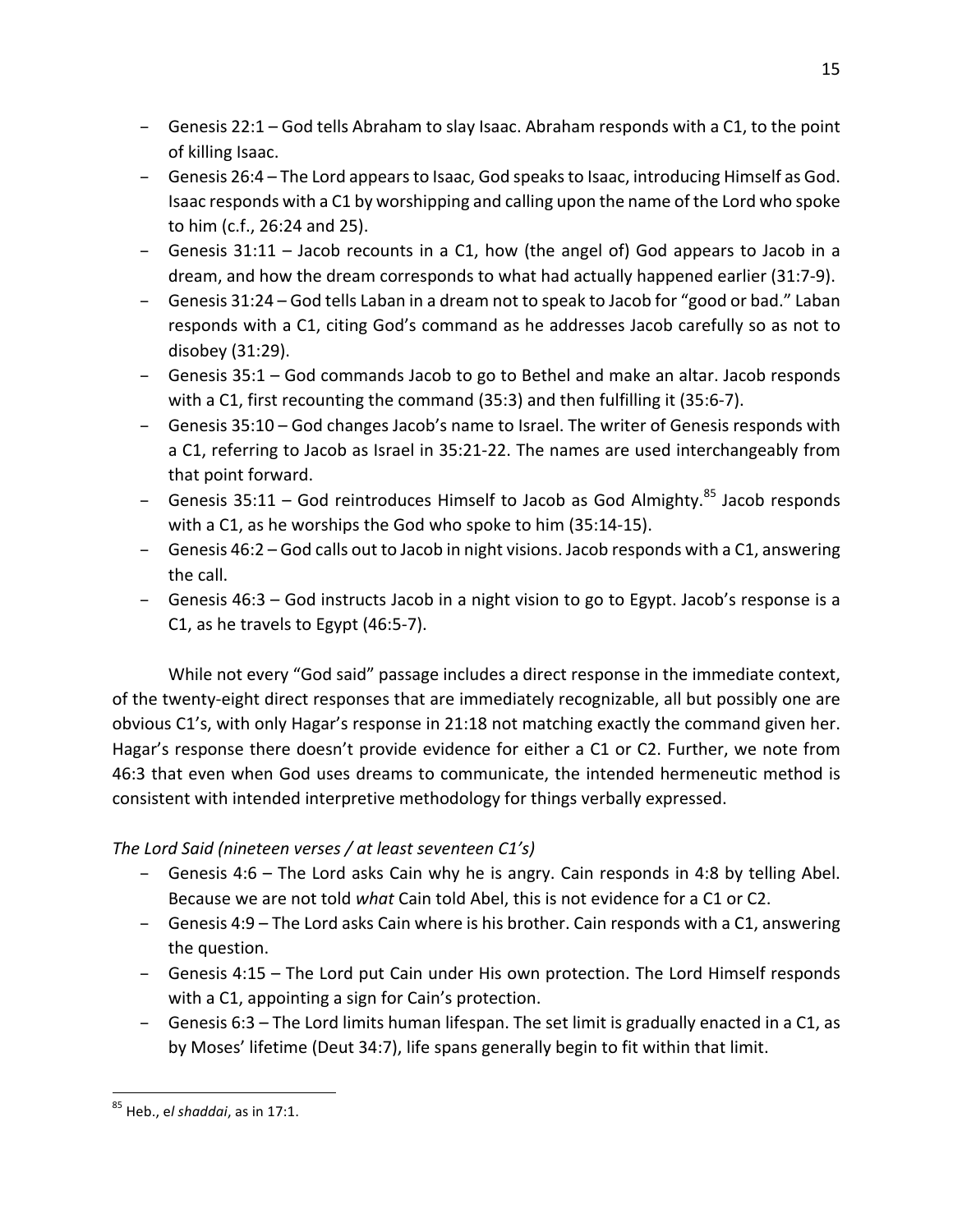- Genesis 6:7 The Lord pronounces that He will destroy man, animals, creeping things, and birds. He reiterates in 6:13, and makes it apparent that He will make some exceptions, by removing some from the path of judgment, including Noah's family, and two of every living species 6:18-20. The Lord responds with a C1 as He brings about the judgment and protects life in 7:1-23.
- $-$  Genesis 7:1 The Lord tells Noah and his family to enter the ark. Noah responds with a C1 as he does all that the Lord had commanded him (7:5).
- $-$  Genesis 8:21 The Lord tells Himself He will never again destroy every living thing as He had done. So far, He has responded with a C1.
- $-$  Genesis 11:6  $-$  The Lord acknowledges that a united language provides unique opportunities for human success. The Lord responds with a C1, recognizing the need for and executing the confusing of human language (11:7-8).
- Genesis  $12:1$  The Lord told Abram to go. Abram responds with a C1: he went (12:4).
- $-$  Genesis 13:14  $-$  The Lord tells Abram He will give to Abram all the land Abram can see. The Lord responds with a C1, reiterating and providing detail for this promise in 15:18-21.
- $-$  Genesis 16:9 The (angel of the) Lord told Hagar to return to Sarai and submit. Hagar responds with a C1, acknowledging that it was the Lord who spoke with her (16:13), and returning to Abram and Sarai (16:15).
- $-$  Genesis 16:10 The (angel of the) Lord promised a multiplying of Ishmael's descendants. The Lord responds with a C1, as evidenced by the early genealogy in  $25:12-18$ .
- Genesis 16:11– The (angel of the) Lord identifies Hagar's pregnancy and prescribes the name Ishmael for the child. Abram responds with a C1, naming the child Ishmael (16:15), which implies a C1 response also on Hagar's part, as it is apparent she relayed the Lord's words to Abram.
- $-$  Genesis 18:13 The Lord questions Sarah regarding her laugh. Sarah responds with a C1, denying the accusation because of fear (18:15).
- $-$  Genesis 18:26 The Lord agrees to spare Sodom if He finds fifty righteous within the city. The Lord responds with a C1, as there weren't fifty (18:32).
- $-$  Genesis 22:11 The (angel of the) Lord calls out to Abraham. Abraham responds with a C1, answering the call.
- $-$  Genesis 25:23 The Lord predicts to Rebekah that there are two nations in her womb, and that the older will serve the younger. Here the Lord employs a metaphor (there were two babies in her womb, not two peoples), but one that would be quite obvious. There is no direct response from Rebekah recorded in the context.
- $-$  Genesis 28:13 The Lord appears to Jacob in a dream, identifying Himself as "the Lord, the God of...Abraham...and Isaac." Jacob responds in worship (28:16-19), an apparent C1.
- $-$  Genesis 31:3 The Lord tells Jacob to return to the land of his fathers. Jacob responds with a C1, returning to Canaan, the land of his father Isaac  $(31:18)$ .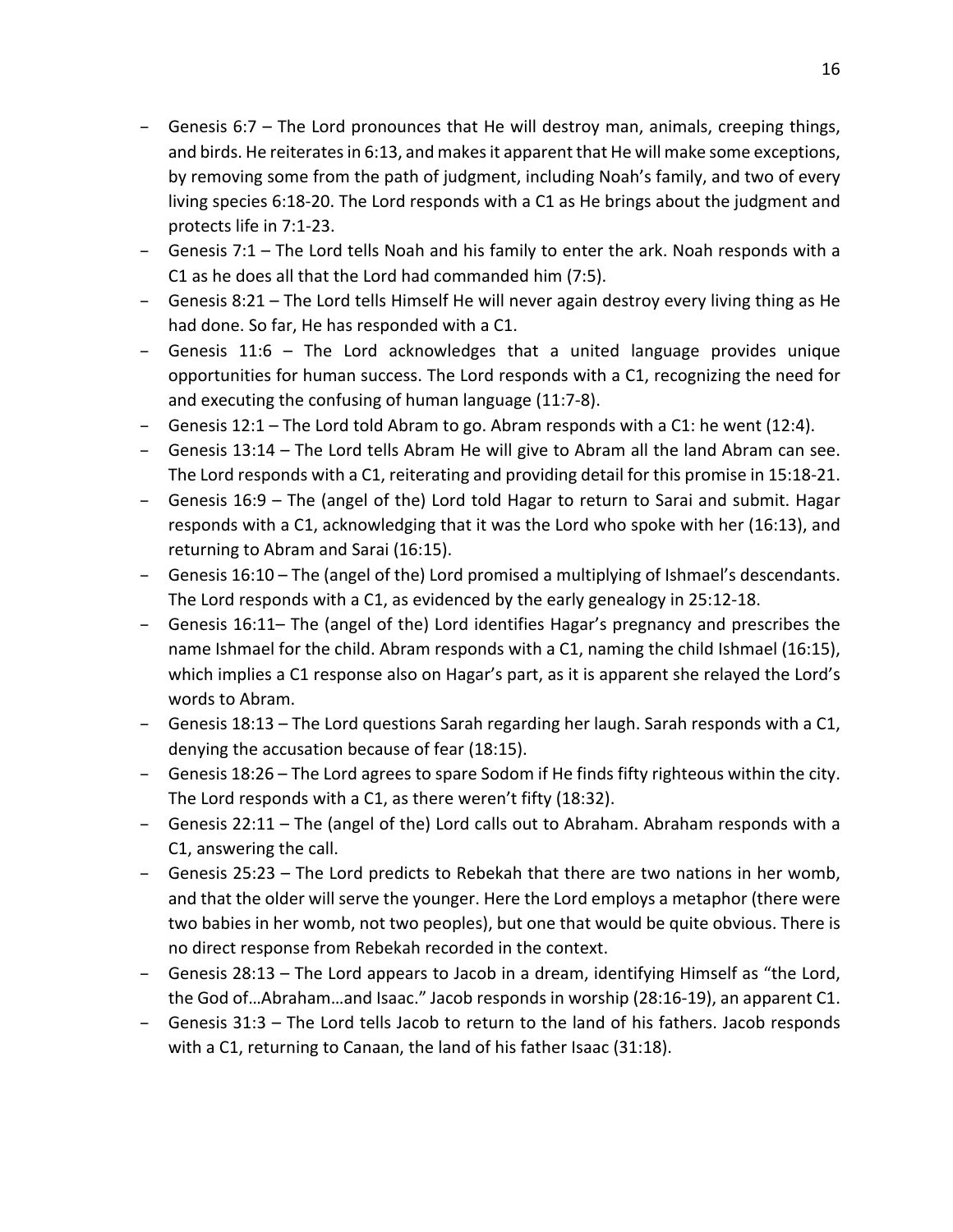Again, not every "the Lord said" passage includes a direct response in the immediate context. Still, of the seventeen direct responses that are immediately obvious, they are all C1's. In Genesis 25:23 there is a notable metaphor employed (two nations in Rebekah's womb), with no direct response from Rebekah. While it would seem that the meaning of the metaphor would be entirely obvious to any listener, it is worth noting that the prediction came to pass in a literal way at least during David's rule (2 Sam 8:14). This instance illustrates that when metaphorical language is used in the text it is used in such a way as to be readily discernible as metaphor, and figurative usage does not altar the intended hermeneutic method or the outcome.

## *The Lord God Said (five verses / at least four C1's)*

- Genesis 2:16 The Lord God prohibits the man from eating of the tree of the knowledge of good and evil  $(2:17)$ . Eve responds in 3:2-3 with a C1, though she adds a condition (touching also prohibited). Adam responds in 3:12 with a C1, acknowledging that God was speaking of a literal tree, from which Adam had eaten.
- Genesis 2:18 The Lord God announced He would make a helper for Adam. The Lord God responded with a C1, creating Eve (2:22).
- Genesis 3:13 The Lord God asks Eve what she had done. Eve responds with a C1, answering the question according to the events that occurred.
- $-$  Genesis 3:14 The Lord God pronounces judgment on the serpent: it is cursed, will travel on its belly and eat dust; and in 3:15, there will be enmity with woman and her seed (singular), it will crush seed on the heel and be crushed on the head. Each of these judgments appears to be literally fulfilled as C1's, though the seed references are singular and may reference an individual (Messiah?) rather than simply men in general. In providing the only direct response to the entire judgment passage, Eve seems to respond with a C1, as she seemingly anticipates literal fulfillment in the form of a specific individual when she rejoices that a seed seems to be provided (Gen 4:1).
- $-$  Genesis 3:22 The Lord God observes the potential danger of man eating from the tree of life and living forever in a cursed state. The Lord God responds with a C1, as He drives man out of the garden, and prohibits his return (3:23-24).

"The Lord God said" references are all found in the second and third chapters of Genesis. Though 3:14-15 presents some special challenges, the statements made there seem to be best understood as C1's. At the very least we can say there is no evidence in that passage supporting a C2 understanding by any of the original listeners. Each of the other four references provides obvious C1 responses.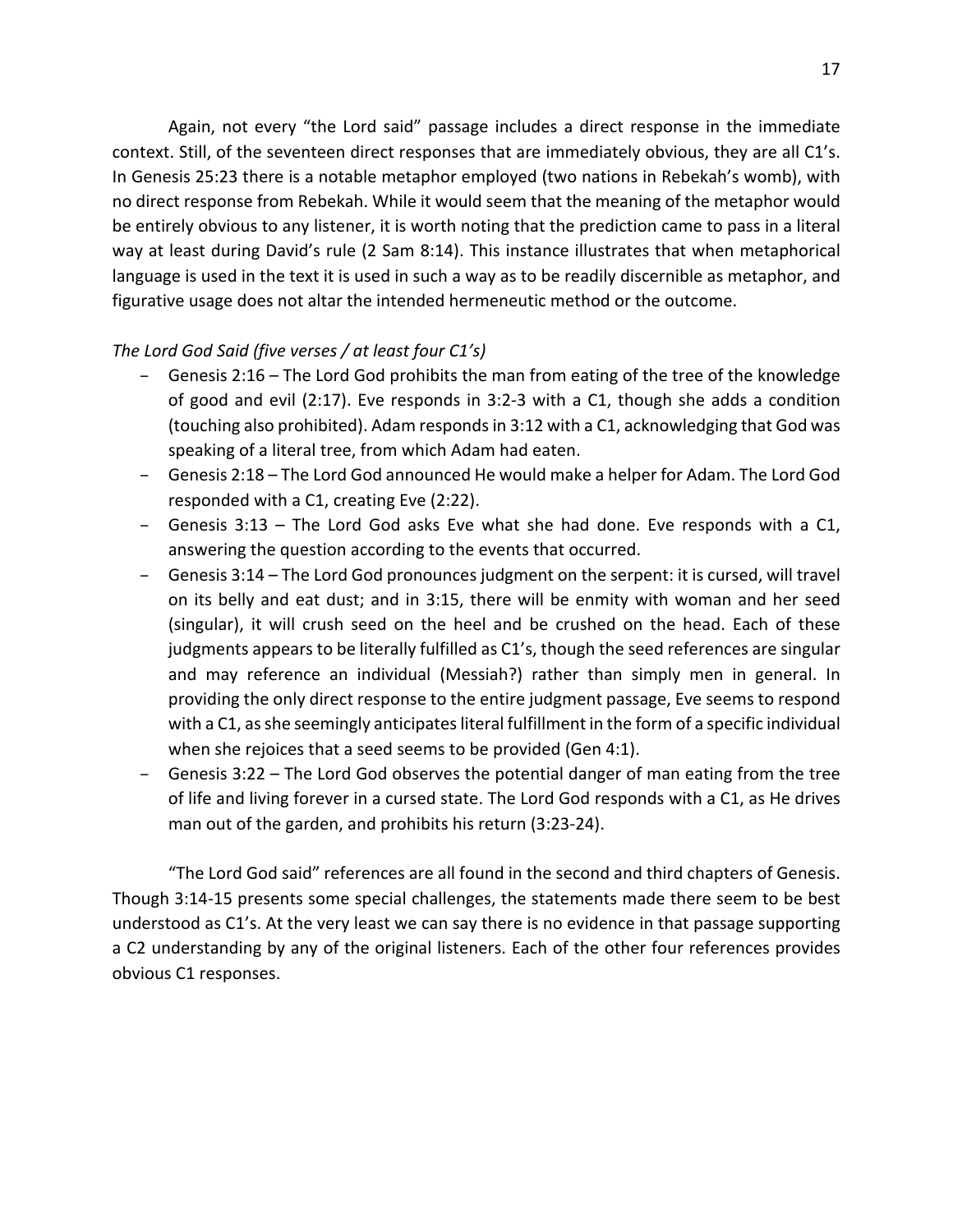*He Said (twenty-four verses /at least twenty-three C1's)* 

- Genesis 3:11 He asks Adam<sup>86</sup> if he had eaten from the tree. Adam responds with a C1, answering in the affirmative  $(3:12)$ .
- Genesis 3:16 He pronounces judgment on the woman: multiplied pain in childbirth, "upon your man shall be your longing," and" it shall be that he shall rule in you." The pains of labor would seem to support a C1 understanding. The woman would desire her man. The exact meaning of "he shall rule in you" is not clear. To clarify, the NASB translates the preposition as "over" rather than "in" – implying either a sexual connotation or a nonegalitarian position (not prescribed here, just described, if that is the meaning), but that seems not to be an accurate translation. In any case, there is no evidence to suggest anything other than a C1 meaning here.
- Genesis 3:17 Adam ground cursed, providing food but with difficulty for Adam, Adam will return to the ground (in death). Experience demonstrates the difficulty of growing food. Further, Adam physically died (5:5), supporting the idea that these judgments also are intended as C1's.
- $-$  Genesis 4:10 He asks Cain what he had done, and pronounced judgment (4:11-12). Cain responds with a C1, lamenting that the punishment was too severe (4:13).
- $-$  Genesis 15:5 He pronounces that Abraham's descendants would be more numerous than the stars Abraham could count. Abraham responds famously with a C1 by believing in the Lord and being credited with righteousness (15:6).
- $-$  Genesis 15:7 He identifies Himself to Abraham as the Lord who brought Abraham out of Ur. The statement is a C1 interpretation of 12:1-4, which described Abraham's departure from Ur.
- Genesis 15:9 He told Abraham to bring Him specific animals. Abraham responds with a C1, as Abraham brings those specific things to God (15:10).
- $-$  Genesis 16:8  $-$  He asks Hagar from whence she came. Hagar responds with a C1, answering the question directly.
- $-$  Genesis 18:10  $-$  He announced that the following year Sarah would have a son. Sarah responds with a C1, interpreting the prediction literally and laughing at the possibility  $(18:12)$ . God responds with a C1, as He provided for Sarah a son at the appointed time  $(21:1-2)$ .
- $-$  Genesis 18:15 He reiterated that Sarah did laugh. His comment was a C1 interpretation of 18:12, for she indeed did laugh.
- Genesis 18:28 He said He would not destroy the city if there were forty-five. His response was a C1, as He apparently knew that the number was less than ten (18:32).
- $-$  Genesis 18:29 He said He would not destroy the city if there were forty. His response was a C1, as He apparently knew that the number was less than ten (18:32).

 $86$  As indicated by the second person singular masculine pronominal suffix.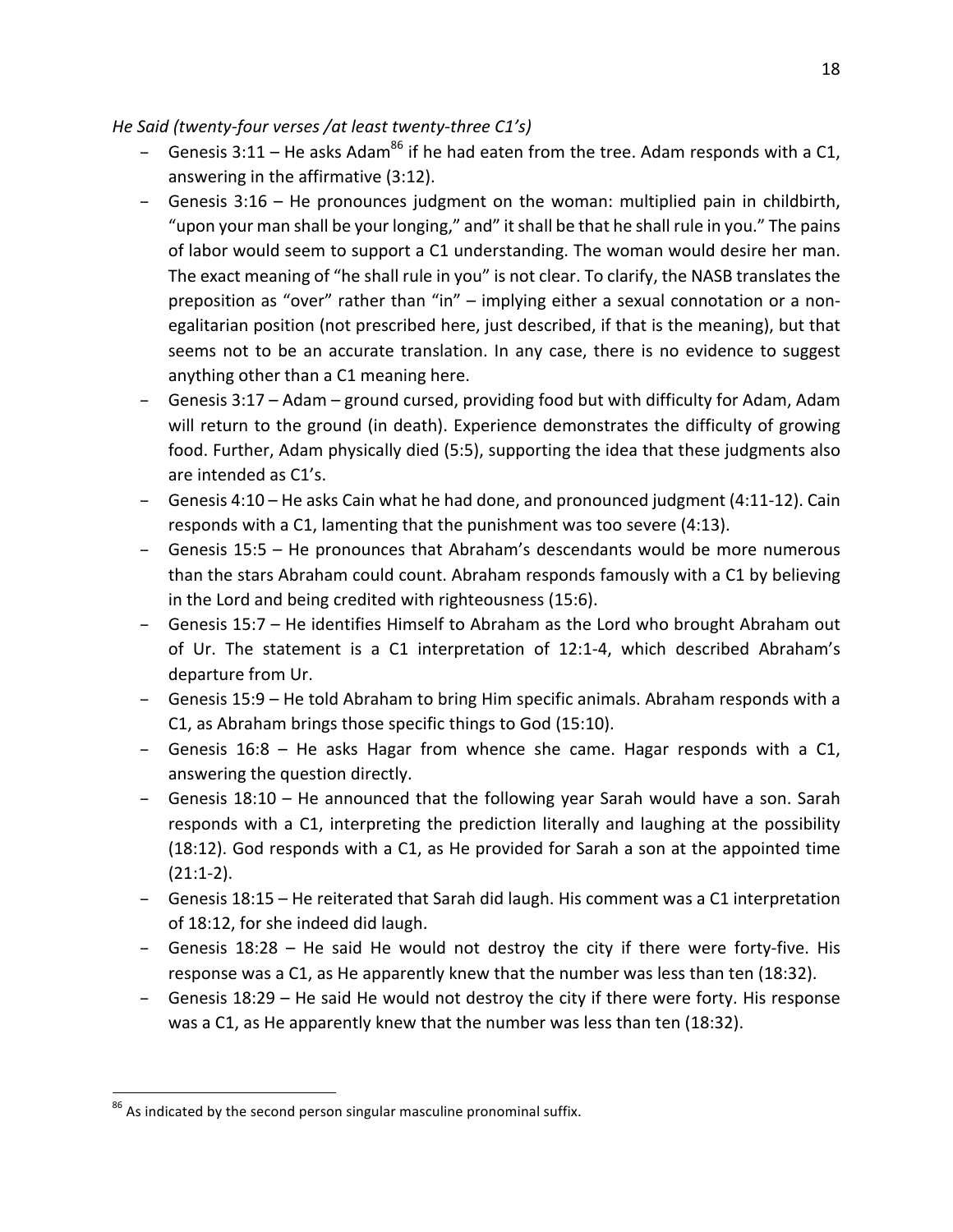- Genesis 18:30 He said He would not destroy the city if there were thirty. His response was a C1, as He apparently knew that the number was less than ten (18:32).
- $-$  Genesis 18:31 He said He would not destroy the city if there were twenty. His response was a C1, as He apparently knew that the number was less than ten (18:32).
- $-$  Genesis 18:32 He said He would not destroy the city if there were ten. His response was a C1, as He destroyed the city, because there were not ten righteous in the city (19:13, 24-25).
- $-$  Genesis 22:2 He tells Abraham to take Isaac to Moriah and to offer him as a sacrifice on a mountain He would specify. Abraham responds with C1's to all three commands (22:3, 9), stopping only at the point the angel of the Lord calls out to him (22:11).
- Genesis 22:12 He tells Abraham not to Isaac. Abraham responds with a C1, locating and alternative offering of God's provision (22:13-14).
- Genesis 31:12 He directs Jacob to consider how He has provided for Jacob, as a C1 interpretation of 31:10.
- $-$  Genesis 32:26 He asks Jacob to let Him go. Jacob responds with a C1, refusing to let Him go unless He first gives Jacob a blessing.
- $-$  Genesis 32:27 He asks Jacob what is his name. Jacob responds with a C1, replying with his name.
- Genesis 32:28 He changes Jacob's name to Israel. The writer of Genesis responds with a C1, acknowledging the name Israel for Jacob in 35:21-22.
- Genesis 32:29 As a C1 response to Jacob's question, He questions in return why Jacob wants to know His name.
- Genesis 46:3 He encourages Jacob not to be afraid to go to Egypt. Jacob responds with a  $C1$ , as he goes to Egypt  $(46:6)$ .
- Genesis 48:4 Jacob recounts God Almighty's appearing to him at Luz, and His promise of blessing to his descendants. Jacob responds with a C1, as he claims two of Joseph's sons as his own, so that they will be blessed under the promise God had given him (48:5).

In all twenty-four instances of "He said" that are directly attributable to God, we discover C1 responses that are readily identifiable. Only 3:16 offers any challenge at all, and even that passage, describing Eve's judgment can be viewed as understood by her with a C1 approach, particularly in light of her response in 4:1. It can at least be said here as well that there is no evidence of any C2 responses. Thus the "He said" passages constitute at least twenty-three additional clear C1 responses.

# The Speech Acts of God and Responses in Job Confirm the Internal Hermeneutic of Genesis

Other than the eighty-four verses in Genesis evidencing a model for interpreting Scripture, there are ten similar passages in Job that provide a secondary support to the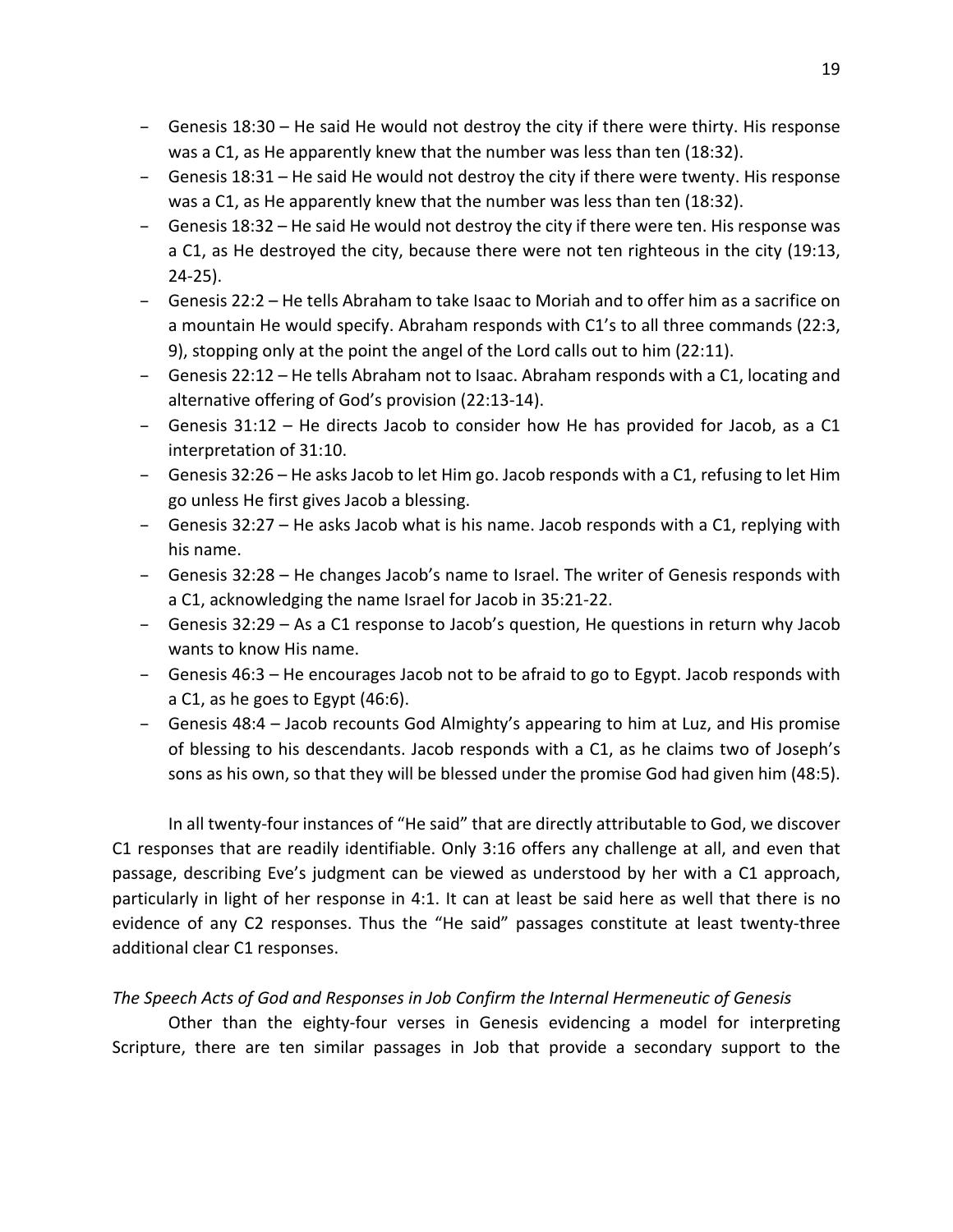monolithic hermeneutic method evident thus far in Genesis. In each instance of Divine speech acts in Job, the speaker is identified as "the Lord." $87$ 

# *The Lord Said (ten verses / ten C1's)*

- Job 1:7 The Lord asks Satan from whence he came. Satan responds with a C1 ("From roaming about on the earth and walking around on it.").
- $-$  Job 1:8 The Lord asks Satan if he has considered Job. Satan responds in 1:9 with a C1 (an implied yes, and a suggestion of why Job was righteous).
- $-$  Job 1:12 The Lord commissions Satan to do all but harm Job physically. Satan responds in 1:12-19 with a C1, both in departing to fulfill the commission, and also in only harming Job's belongings.
- $-$  Job 2:2 The Lord asks Satan again from whence he came. Satan responds with the same C1 response as in 1:7.
- $-$  Job 2:3 The Lord asks Satan again if he has considered Job. Satan responds in 2:4 with a C1, adding that Job was only righteous because of his health.
- $-$  Job 2:6 The Lord gives permission for Satan to harm Job, but not to the extent of taking his life. Satan responds in 2:7 with a C1, smiting Job with boils, but not taking his life.
- Job 38:1 The Lord answered Job in chapters 38-39 using a serious of graphic illustrations of God's sovereignty over nature. There is no response from Job, at this point.
- $-$  Job 40:1  $-$  The Lord challenges Job to respond. Job responds in 40:3-5 with a C1, recognizing his own insignificance in comparison to the Lord.
- Job 40:6 The Lord answers Job again, in chapters 40-41 reiterating His sovereignty over nature, using some metaphorical language to describe creatures He designed. Job responds by repenting in 42:1-6 with a C1, indicating that he recognized the purpose of the metaphorical language as supportive of God's thesis that He governs nature.
- Job 42:7 The Lord communicates his anger toward Job's three friends, and commands them to take an offering to Job. The three respond in 42:9 with a C1, doing exactly "as the Lord told them." Further, God demonstrated a C1 response by accepting their actions in 42:9.

In these ten verses, we find ten  $C1$ 's and zero  $C2$ 's. Notably, one of the  $C1$  responses is from God, Himself. Job's record of God's speech acts and the responses indicates there is no deviation from the pattern modeled in Genesis. Further, Job's response to God's use of metaphorical language in chapters 40-41 indicates that the Divine use of figurative language did not change the expectation that what was verbally expressed should be interpreted in a basic, face-value, common-sense way. In short, the addition of figurative language did not result in any adjustment to the hermeneutic method.

 <sup>87</sup> Heb. *Yahweh*.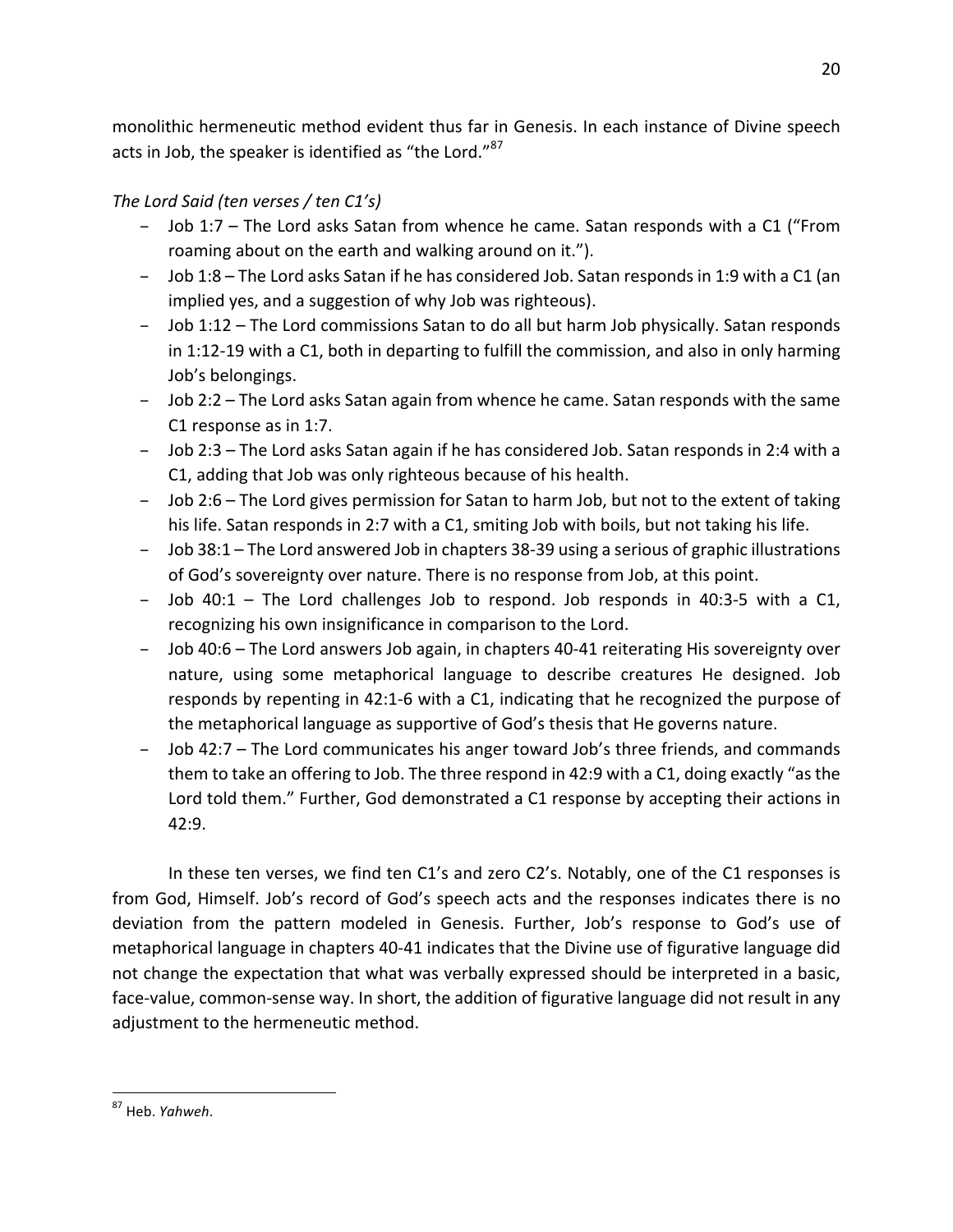## The Hermeneutic Precedent of Genesis and Job

In examination of the ninety-four passages in Genesis and Job that record Divine speech acts, the evidence is overwhelming (*eighty-one C1's to absolutely zero C2's*) that God intended for His words to be taken at face value, using a plain-sense interpretive approach. The hermeneutic method that reflects this straightforward methodology has become known as the *literal grammatical historical hermeneutic*. This method recognizes that verbal expression has meaning rooted in and inseparable from the grammatical and historical context of the language used, and that these components require that readers be consistent in applying the interpretive method in their study of the Scriptures.

Because of the two-thousand-year precedent evident in Genesis and Job, any departure from the simplicity of this method bears a strong exegetical burden of proof, requiring that there be explicit exegetical support for any change one might perceive as necessary in handling later *Scriptures*. Absent any such exegetical data, we can conclude that (1) hermeneutic methodology for understanding Scripture is not arbitrary but is instead plainly modeled, and that (2) later Scriptures should be understood in light of the hermeneutic precedent provided by Genesis and Job.

#### *Summary of Catholic Hermeneutics*

The Catholic hermeneutic also has at its core a commitment to the literal meaning of Scripture. Pius XII's exhortation to that end provides no lack of clarity:

Being thoroughly prepared by the knowledge of the ancient languages and by the aids afforded by the art of criticism, let the Catholic exegete undertake the task, of all those imposed on him the greatest, that namely of discovering and expounding the genuine meaning of the Sacred Books. In the performance of this task let the interpreters bear in mind that *their foremost and greatest endeavor should be to discern and define clearly* that sense of the biblical words which is called literal. Aided by the context and by comparison with similar passages, let them therefore by means of their knowledge of languages search out with all diligence the literal meaning of the words; all these helps indeed are wont to be pressed into service in the explanation also of profane writers, so that the mind of the author may be made abundantly clear [emphasis mine].<sup>88</sup>

Still, just as there is attention given to the literal aspect of the text, there are other hermeneutic commitments that distinguish the Catholic hermeneutic. The Second Vatican Council prescribes three criteria for interpreting Scripture: "1. Be especially attentive to the content and unity of the whole of Scripture…2. Read the Scripture within the living Tradition of the whole Church…3. Be attentive to the analogy of faith."<sup>89</sup> In these three criteria is evident the value attributed to tradition as a vital lens through which to view Scripture. Further, the Protestant hermeneutic is

 $88$  Pope Pius XII, "Divino Afflante Spirito," Paragraph 23.  $89$  Catechism, 112-114.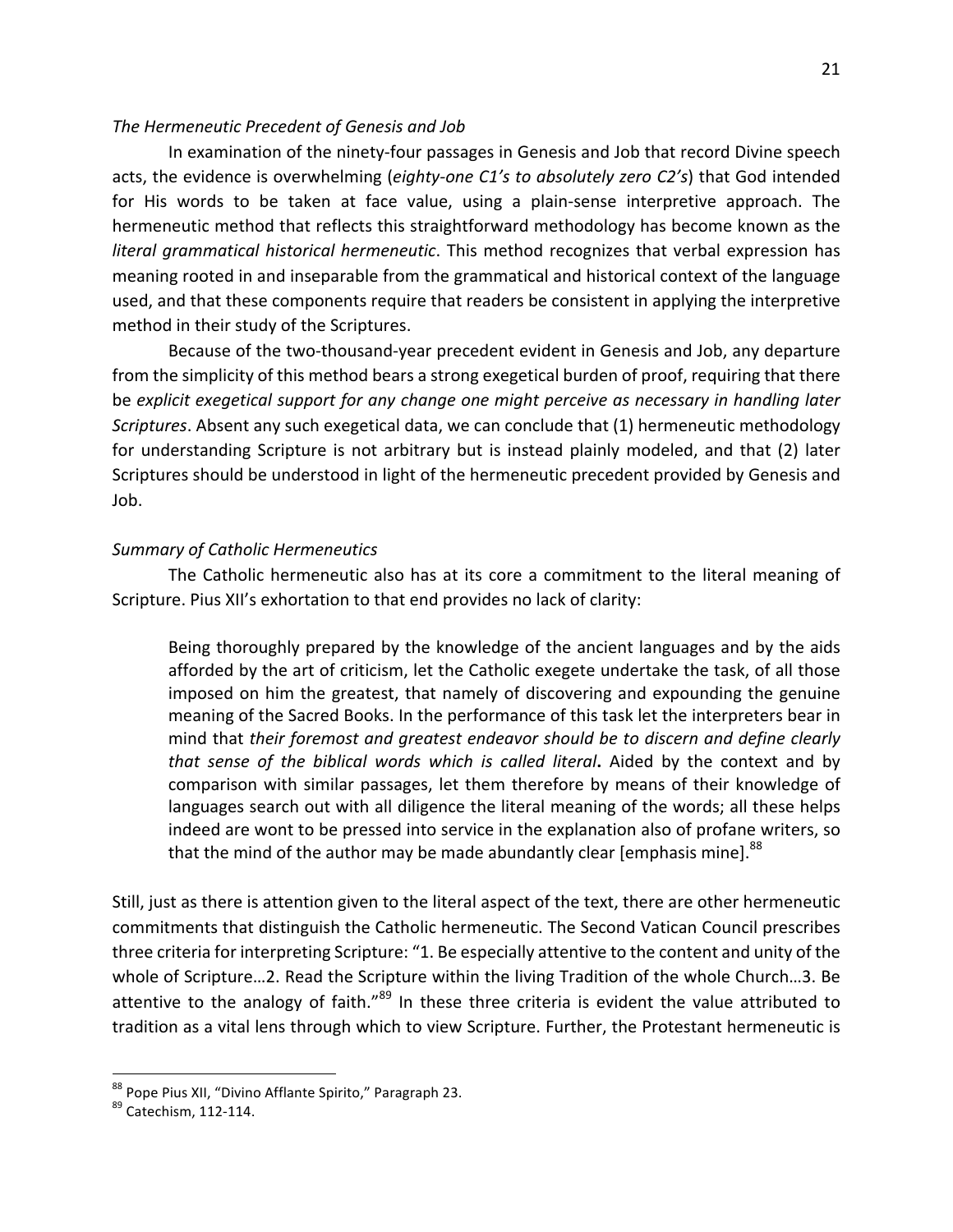well represented by Luther's assertion, quoted by Farrar, that "The literal sense of Scripture alone is the whole essence of faith and of Christian theology," $^{90}$  whereas the Catholic methodology upholds a plurality of senses in Scriptural meaning: "According to an ancient tradition, one can distinguish between two sense of Scripture: the literal and the spiritual, the latter being subdivided into the allegorical, moral, and anagogical senses. The profound concordance of the four sense guarantees all its richness to the living reading of the Scripture in the church.<sup>91</sup>

# *Implications*

In each of these three contexts  $-$  understandings of what constitutes Scripture, the exclusivity of biblical authority, and hermeneutic methodology, the essential source of authority is ultimately not the same for Protestantism and Catholicism. If in a biblical worldview the source of authority is God as revealed in the Bible, then the Bible is the final and unaugmented record

# **Components of Worldview**



of God's outline for worldview, including descriptive aspects of epistemological and metaphysical concepts, and prescriptive aspects of the ethics and socio political thought.

In a Catholic worldview, the source of authority is still recognized as the biblical God, but He reveals Himself in more diverse ways than simply the pages of the Bible. Consequently, there are differences between Catholicism and Protestantism in both the descriptive elements of worldview (epistemology and metaphysics) and the prescriptive elements (ethics and socio-

<sup>&</sup>lt;sup>90</sup> Frederic Farrar, *History of Interpretation* (London: McMillan and Co., 1886), 327.<br><sup>91</sup> Catechism, 115-117.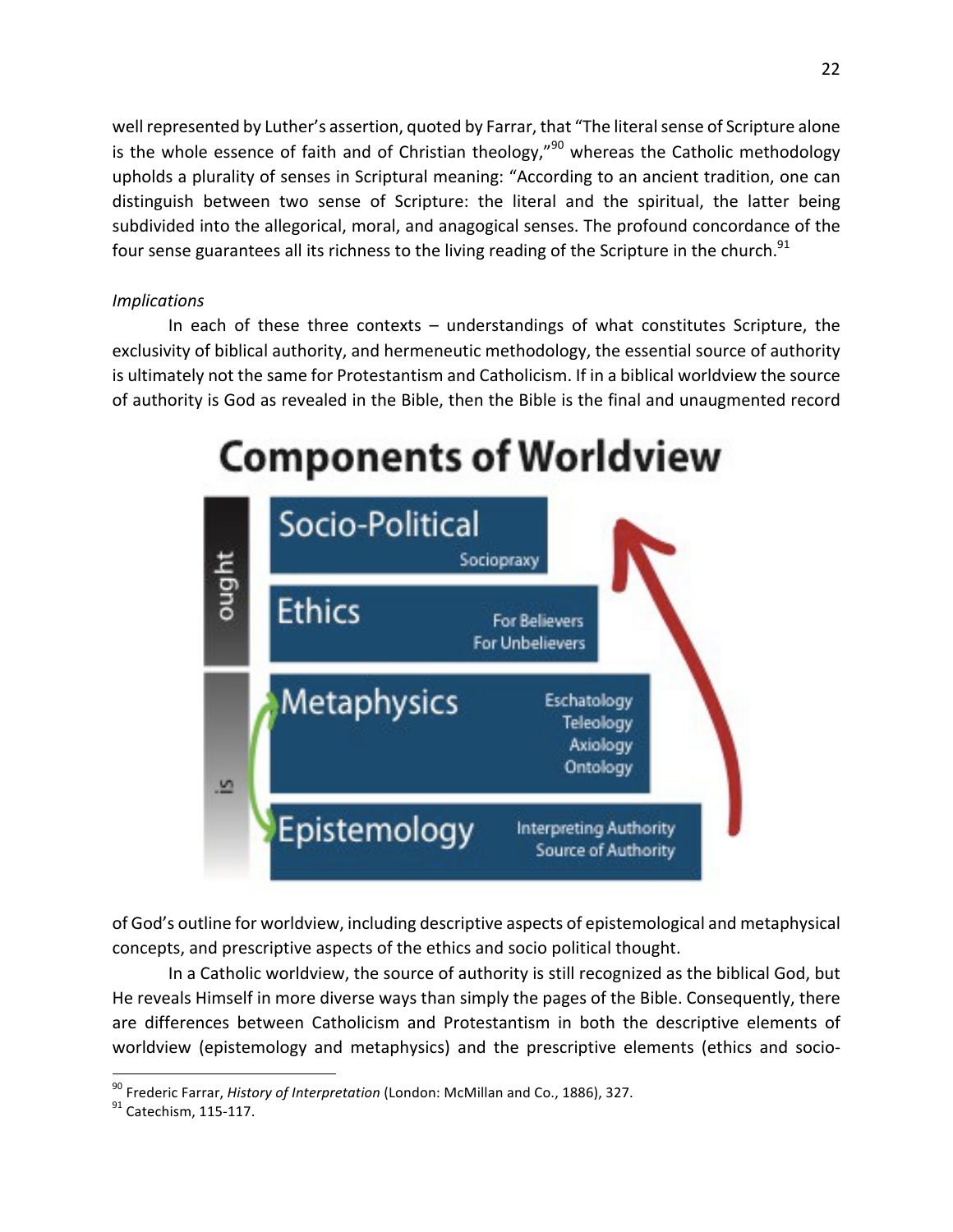political). The challenge, then is to understand whether or not the level of agreement regarding the source of authority and the subsequent descriptive components of worldview is sufficient to warrant unified effort and collaboration in the prescriptive components. Another way to frame the question is this: Do the differences in Catholic and Protestant epistemology and metaphysics preclude collaboration in ethics and socio-political activity?

#### **INHERENT POTENTIAL FOR APPLIED UNITY**

Despite the substantial differences in the worldview bases of Catholic and Protestant thought, there is commonality and overlap in at least nine aspects of epistemology and metaphysics:  $(1)$  the Bible as a significant epistemological base for truth,  $(2)$  the Trinitarian understanding of God (including the deity of Jesus), (3) God as creator having sovereign rights over His creation, (4) sanctity of life based on the *imago Dei* in humanity, (5) the fallenness of humanity, (6) urgency in humanity's need to relate properly to God, (7) faith as a necessary component in right relating to God, (8) a universal assembly of believers, and (9) an eschatology which includes eternal consequences for humanity. These foundational and descriptive commonalities allow for a degree of applied unity in several areas of ethics and social-political contexts. 

The Bible is foundational and is a first point of commonality between Catholic and Protestant. It is the first textual base of truth in both systems, if not the final one. As such the Bible provides fertile ground for discovering and assessing greater commonalities as both groups seek to align more closely with the Biblical revelation.

The Trinitarian understanding of God as Father, Son, and Spirit ensures that both systems are engaging the biblical God, and not a counterfeit version Who is diminished or augmented beyond recognition of the biblical revelation. In particular, the centrality of Christ's deity is understood in both systems, and distinguishes the two systems as uniquely "Christian," unlike any other religious or philosophical system on the planet.

The recognition of God as Creator and sovereign authority over His creation provides a divine-command model of ethics in both systems. While there are significant differences regarding the mode and extent of that divine-command, there are also commonalities that allow for practical collaborations in a number of ethical applications. The environmental ethics of the two systems are more aligned than they are different. Catholic environmental ethics rely on a dominionist understanding of Genesis, while Protestant environmental thinking has tended to be more along the lines of stewardship of redacted dominionism. Still, both acknowledge the right of God as sovereign, and the creature's obligation to treat the other not as belonging to humanity, but as belonging to God. Further, in acknowledging God's rights over His creation, both systems historically have recognized His authoritative design in gender, sexuality, and marriage, and thus have shared commonality in related identity issues and their applications in the public discourse, even while showing love and compassion for LGBT persons, who would have a very different understanding from historic Catholic and Protestant thinking.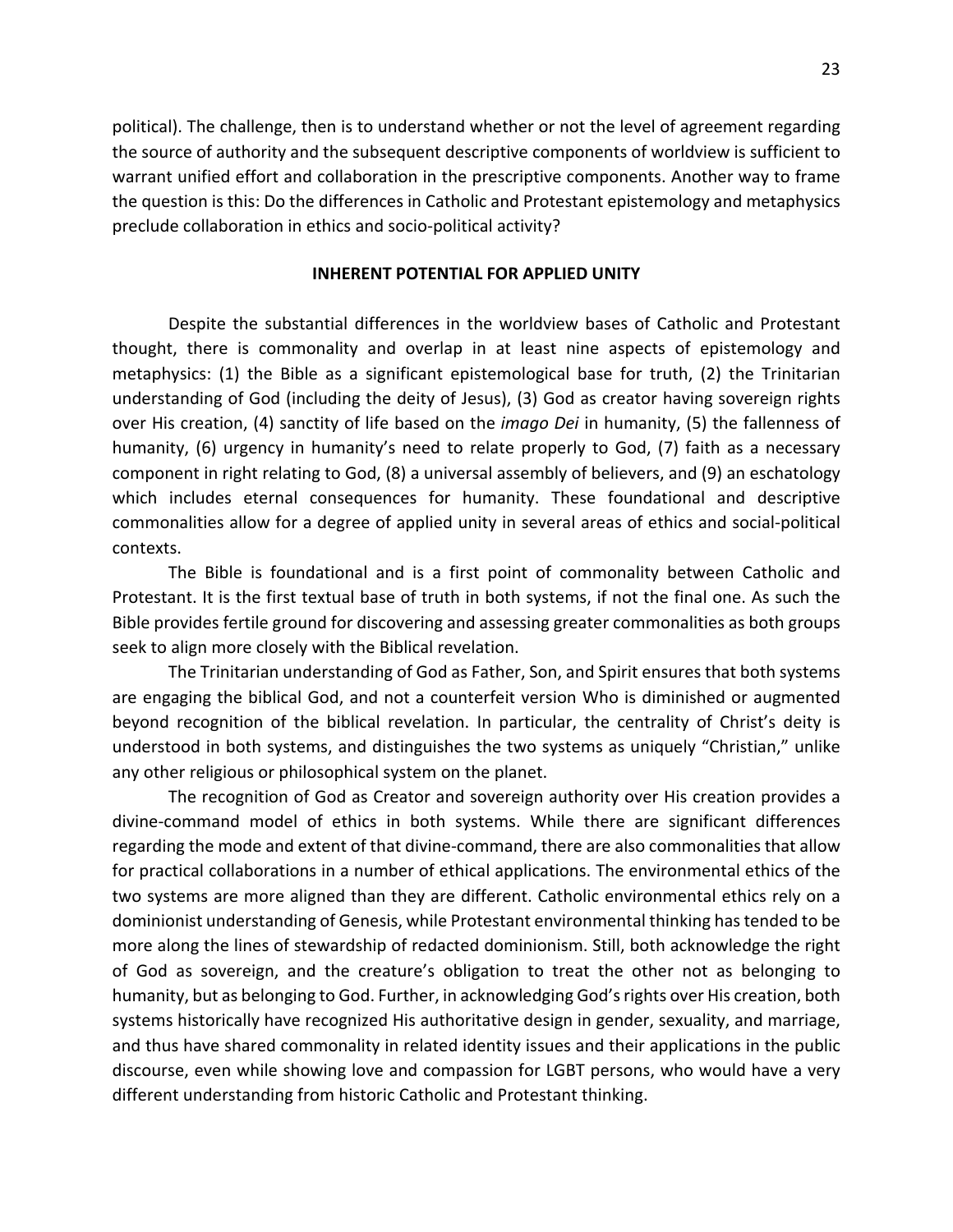The sanctity of life based on the *imago Dei* overlaps both systems. Thus there is much agreement in applications pertaining to basic freedoms implied by the *imago Dei*, abortion issues, euthanasia, compassion for the ill, the imprisoned, and the needy, and racial respect and justice. While compassion and charity are the stated baseline for both groups, both have struggled historically to follow through. So not only is there commonality in the underlying principles regarding the sanctity of life, but there is commonality in the historic failures to live up to those standards.

The understanding of humanity as fallen and in urgent need of right relationship with God has historically grounded both groups in a primarily spiritual rather than temporal emphasis. While Protestant groups have been more notably "evangelical," both groups have acknowledged a vital role for faith in Jesus, and have not hidden from proclaiming their understanding of the gospel in the public square.

The church concept for both groups includes both a universal and a local expression. In this context there has been a historically recognized community of "Christians." Consequently, even though there are stark disagreements on significant issues, neither group would automatically assume the exclusion of another from the church community based solely on one's Catholic or Protestant affiliation.

Despite grand eschatological distinctions (amillennialism vs. premillennialism, for example), both Catholic and Protestant recognize a future in which God wins, and in which there are eternal consequences. This commonality is pivotal for all aspects of ethics, particularly in the sense that the eternal is valued over the temporal, when the two are in conflict.

#### **INCREASING COMMONALITY FOR COLLABORATIVE IMPACT**

The greatest challenges for collaborative impact are rooted in the two major areas of  $(1)$ biblical components, authority, and interpretation, and (2) the resulting differences in the understanding of what comprises the gospel (faith plus works or faith alone). While some have considered the gospel to be the central and most essential component of Christian theology, arguably, it can be said that if the glory of God is the highest purpose, then everything contributing to the doxological purpose is essential. Still, even with that appropriate doxological priority, there remains only one doctrine that Paul specifically calls out as being worthy of a curse if one gets it wrong:

But even if we, or an angel from heaven, should preach to you a gospel contrary to what we have preached to you, he is to be accursed! As we have said before, so I say again now, if any man is preaching to you a gospel contrary to what you received, he is to be accursed! 92

<sup>&</sup>lt;sup>92</sup> New American Standard Bible: 1995 Update (LaHabra, CA: The Lockman Foundation, 1995), Gal 1:8–9.